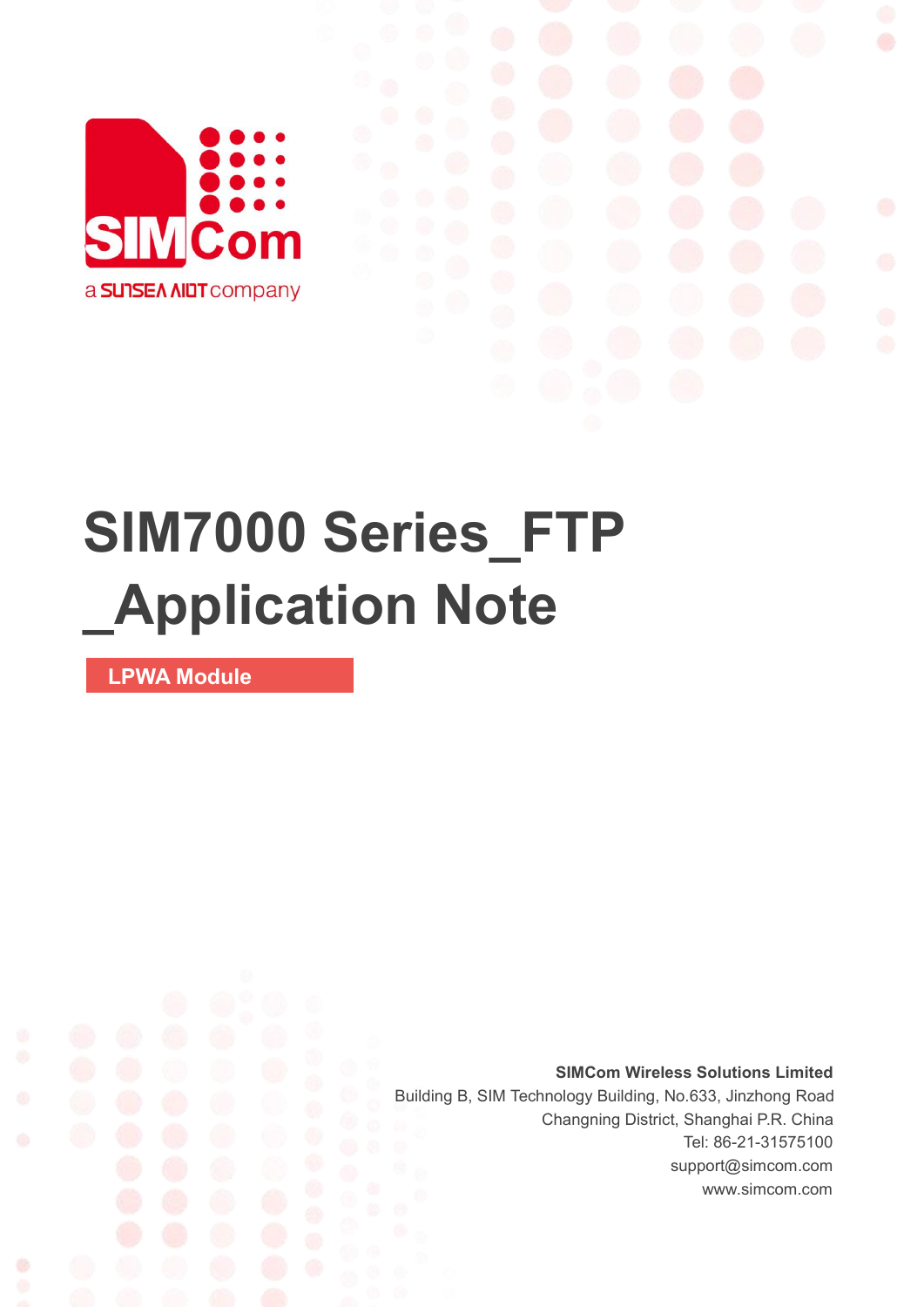

| <b>Document Title:</b> | series FIP.<br><b>Application Note</b> |
|------------------------|----------------------------------------|
| <b>Version:</b>        |                                        |
| יםזגו                  | 2020.07.28                             |
|                        |                                        |

#### **GENERAL NOTES**

SIMCOM OFFERS THIS INFORMATION AS A SERVICE TO ITS CUSTOMERS. TO SUPPORT APPLICATION AND ENGINEERING EFFORTS THAT USE THE PRODUCTS DESIGNED BY SIMCOM. THE INFORMATION PROVIDED IS BASED UPON REQUIREMENTS SPECIFICALLY PROVIDED TO SIMCOM BY THE CUSTOMERS. SIMCOM HAS NOT UNDERTAKEN ANY INDEPENDENT SEARCH FOR ADDITIONAL RELEVANT INFORMATION, INCLUDING ANY INFORMATION THAT MAY BE IN THE CUSTOMER'S POSSESSION. FURTHERMORE, SYSTEM VALIDATION OF THIS PRODUCT DESIGNED BY SIMCOM WITHIN A LARGER ELECTRONIC SYSTEM REMAINS THE RESPONSIBILITY OF THE CUSTOMER OR THE CUSTOMER'S SYSTEM INTEGRATOR. ALL SPECIFICATIONS SUPPLIED HEREIN ARE SUBJECT TO CHANGE.

#### **COPYRIGHT**

THIS DOCUMENT CONTAINS PROPRIETARY TECHNICAL INFORMATION WHICH IS THE PROPERTY OF SIMCOM WIRELESS SOLUTIONS LIMITED COPYING, TO OTHERS AND USING THIS DOCUMENT, ARE FORBIDDEN WITHOUT EXPRESS AUTHORITY BY SIMCOM. OFFENDERS ARE LIABLE TO THE PAYMENT OF INDEMNIFICATIONS. ALL RIGHTS RESERVED BY SIMCOM IN THE PROPRIETARY TECHNICAL INFORMATION , INCLUDING BUT NOT LIMITED TO REGISTRATION GRANTING OF A PATENT , A UTILITY MODEL OR DESIGN. ALL SPECIFICATION SUPPLIED HEREIN ARE SUBJECT TO CHANGE WITHOUT NOTICE AT ANY TIME.

#### **SIMCom Wireless Solutions Limited**

Building B, SIM Technology Building, No.633 Jinzhong Road, Changning District, Shanghai P.R. China Tel: +86 21 31575100

Email: [simcom@simcom.com](mailto:simcom@simcom.com)

#### **For more information, please visit:**

<https://www.simcom.com/download/list-863-en.html>

**For technical support, or to report documentation errors, please visit:** https://www.simcom.com/ask/ or email to: [support@simcom.com](mailto:support@simcom.com)

*Copyright © 2020 SIMCom Wireless Solutions Limited All Rights Reserved.*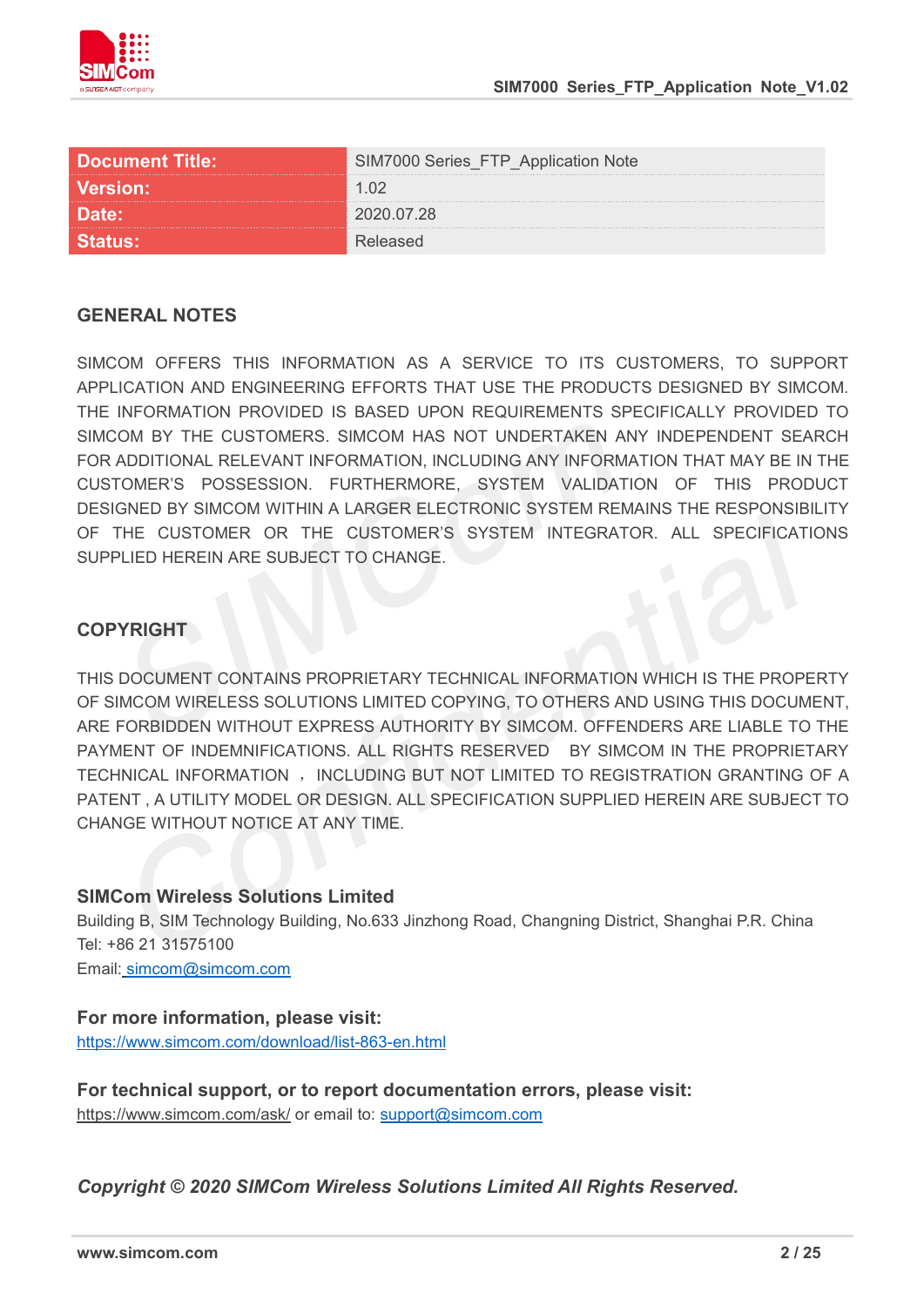

### **About Document**

#### **Version History**

| <b>Version</b> Date |                                     | )wner l    | What is new \ |
|---------------------|-------------------------------------|------------|---------------|
| V1.00               | 2019.09.18 Wenjie.Lai First Release |            |               |
|                     | 2020.07.28                          | Wenjie.Lai |               |

#### **Scope**

**This document applies to the following products**

|                   |                   | Size(mm) | <b>Comments</b> |
|-------------------|-------------------|----------|-----------------|
| SIM7000E/C/A/G    | Cat-M1(/NB1/EGPRS |          |                 |
| <b>SIM7000E-N</b> |                   |          |                 |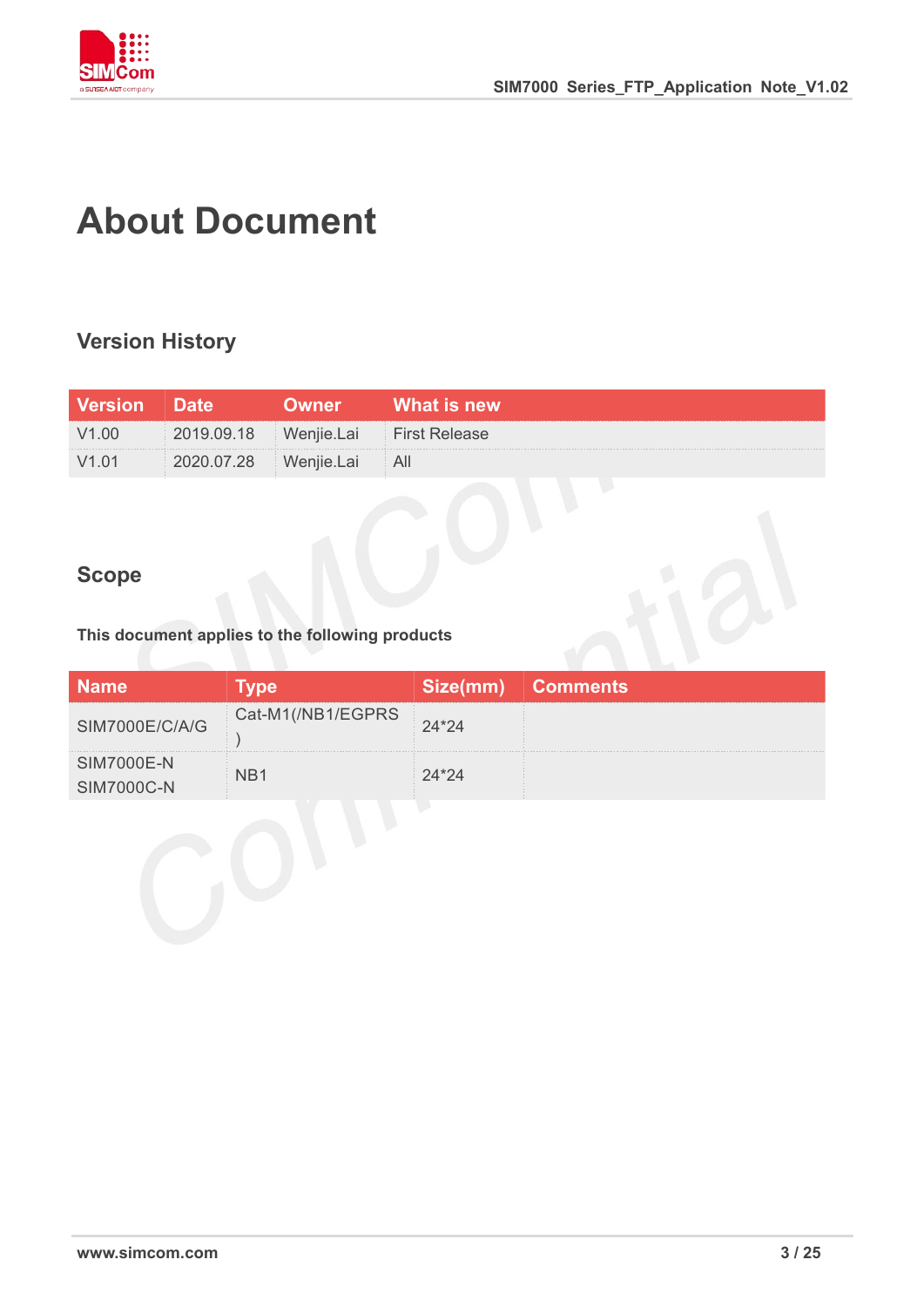

## **Content**

| 1              |      |  |
|----------------|------|--|
|                | 1.1  |  |
|                | 1.2  |  |
|                | 1.3  |  |
| $\overline{2}$ |      |  |
|                | 2.1. |  |
|                | 2.2. |  |
|                |      |  |
|                |      |  |
| 3              |      |  |
| 4              |      |  |
|                | 4.1  |  |
|                | 4.2  |  |
| 5              |      |  |
|                | 5.1  |  |
|                | 5.2  |  |
|                | 5.3  |  |
|                | 5.4  |  |
|                | 5.5  |  |
|                | 5.6  |  |
|                | 5.7  |  |
|                | 5.8  |  |
|                | 5.9  |  |
|                | 5.10 |  |
|                | 5.11 |  |
|                | 5.12 |  |
|                | 5.13 |  |
|                | 5.14 |  |
|                | 5.15 |  |
|                | 5.16 |  |
|                | 5.17 |  |
|                | 5.18 |  |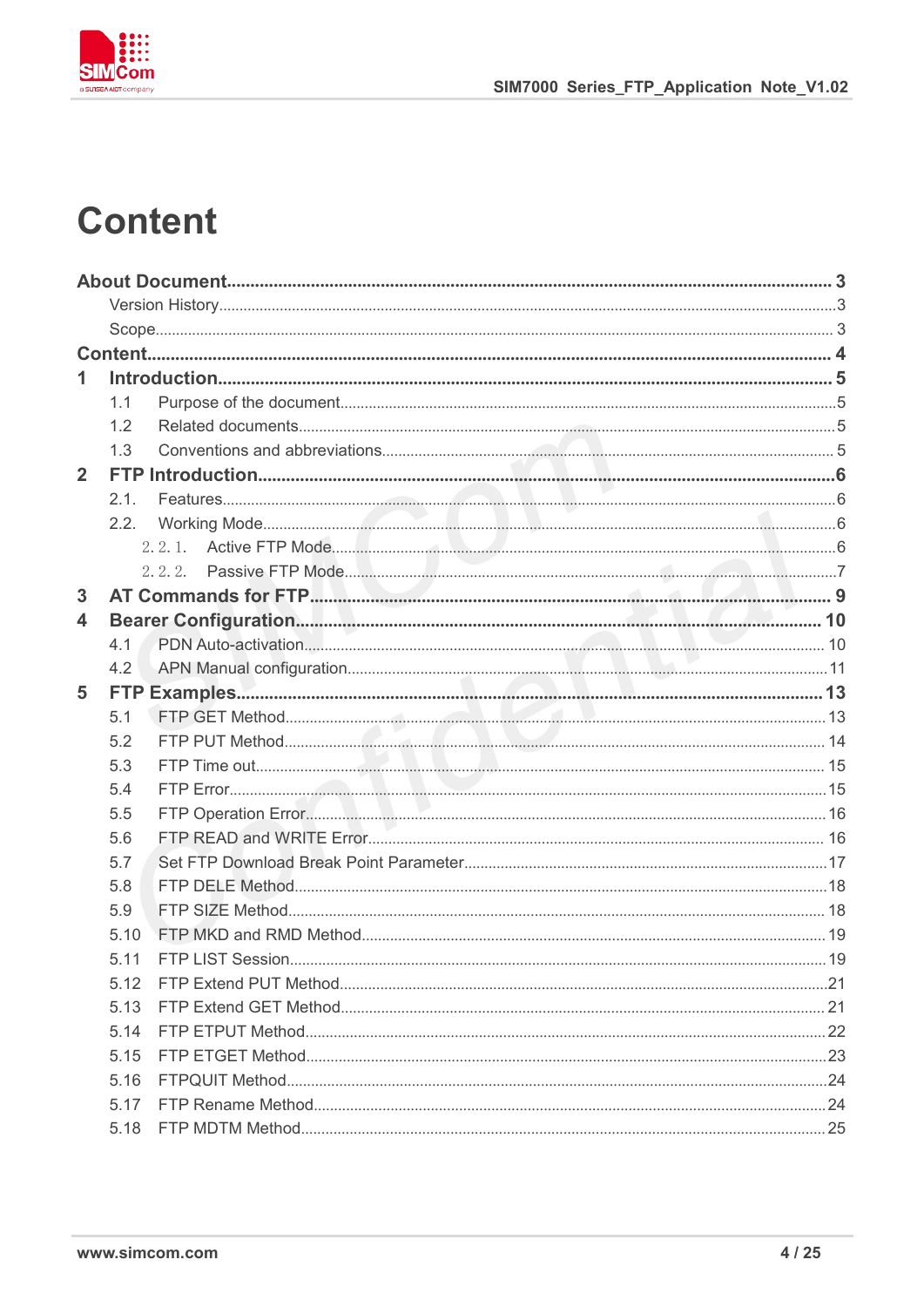

## **1 Introduction**

#### 1.1 **Purpose of the document**

Based on module AT command manual, this document will introduce FTP application process.

Developers could understand and develop application quickly and efficiently based on this document.

#### 1.2 **Related documents**

[1] SIM7000 Series AT Command Manual

#### 1.3 **Conventions and abbreviations**

In this document, the GSM engines are referred to as following term:

- ME (Mobile Equipment);
- MS (Mobile Station);
- TA (Terminal Adapter);
- DCE (Data Communication Equipment) or facsimile DCE (FAX modem, FAX board);

In application, controlling device controls the GSM engine by sending AT Command via its serial interface. The controlling device at the other end of the serial line is referred to as following term:

- **•** TE (Terminal Equipment);
- DTE (Data Terminal Equipment) or plainly "the application" which is running on an embedded system;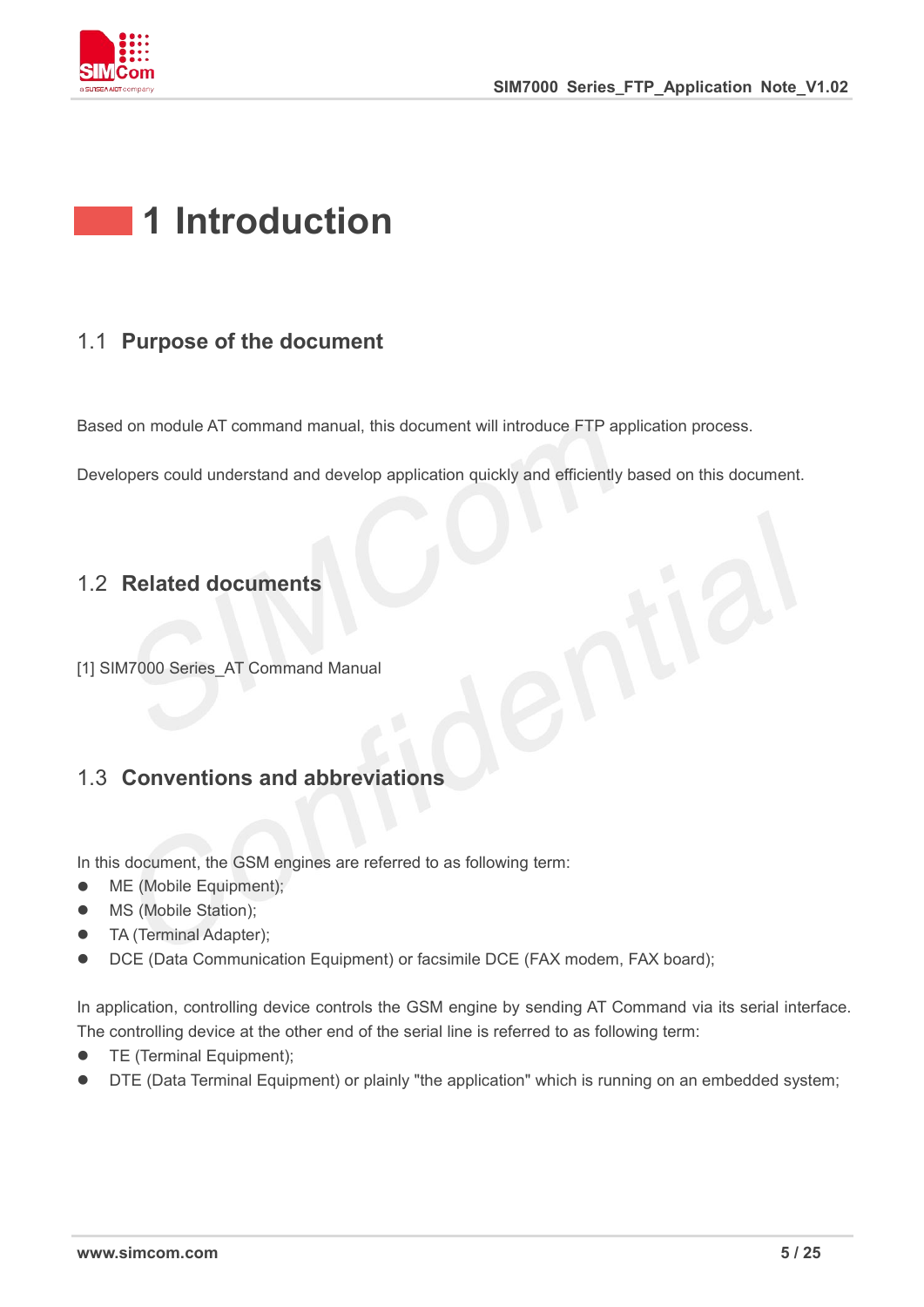

## **2 FTP Introduction**

File Transfer Protocol (FTP) is a TCP-based protocol that uses a client/server model. Through the FTP protocol, users can upload or download files in the FTP server. Although there are many sites downloaded through the HTTP protocol, the FTP protocol can control the number of users and the distribution of broadband, and upload and download files quickly and easily. Therefore, FTP has become the preferred server for file uploading and downloading on the network. At the same time, it is also an application that allows users to connect their computers to all servers running FTP protocols around the world, accessing a large number of programs and information on the server. The function of the FTP service is to realize the off-site transmission of complete files.

#### **2.1. Features**

- $\triangleright$  FTP uses two parallel connections: control connections and data connections. The control connection transfers control commands between the two hosts, such as user identity, password, directory change command, and so on. Data connections are only used to transfer data.
- $\triangleright$  During a session, the FTP server must maintain the user state, that is, the control connection with a certain user cannot be disconnected. In addition, when the useris active in the directory tree, the server must track the user's current directory, so that FTP limits the number of concurrent users.
- $\triangleright$  FTP support files are transmitted in any direction. When a user establishes a connection with a remote computer, the user can obtain a remote file or transfer a local file to a remote machine.

#### **2.2. Working Mode**

FTP is a TCP-only service and does not support UDP. The difference is that FTP uses 2 ports, a data port and a command port (also called a control port). Usually these two ports are 21 (command port) and 20 (data port). But the way FTP works, the data port is not always 20. This is the biggest difference between active and passive FTP. There are two main modes of operation:

#### 2.2.1. **Active FTP Mode**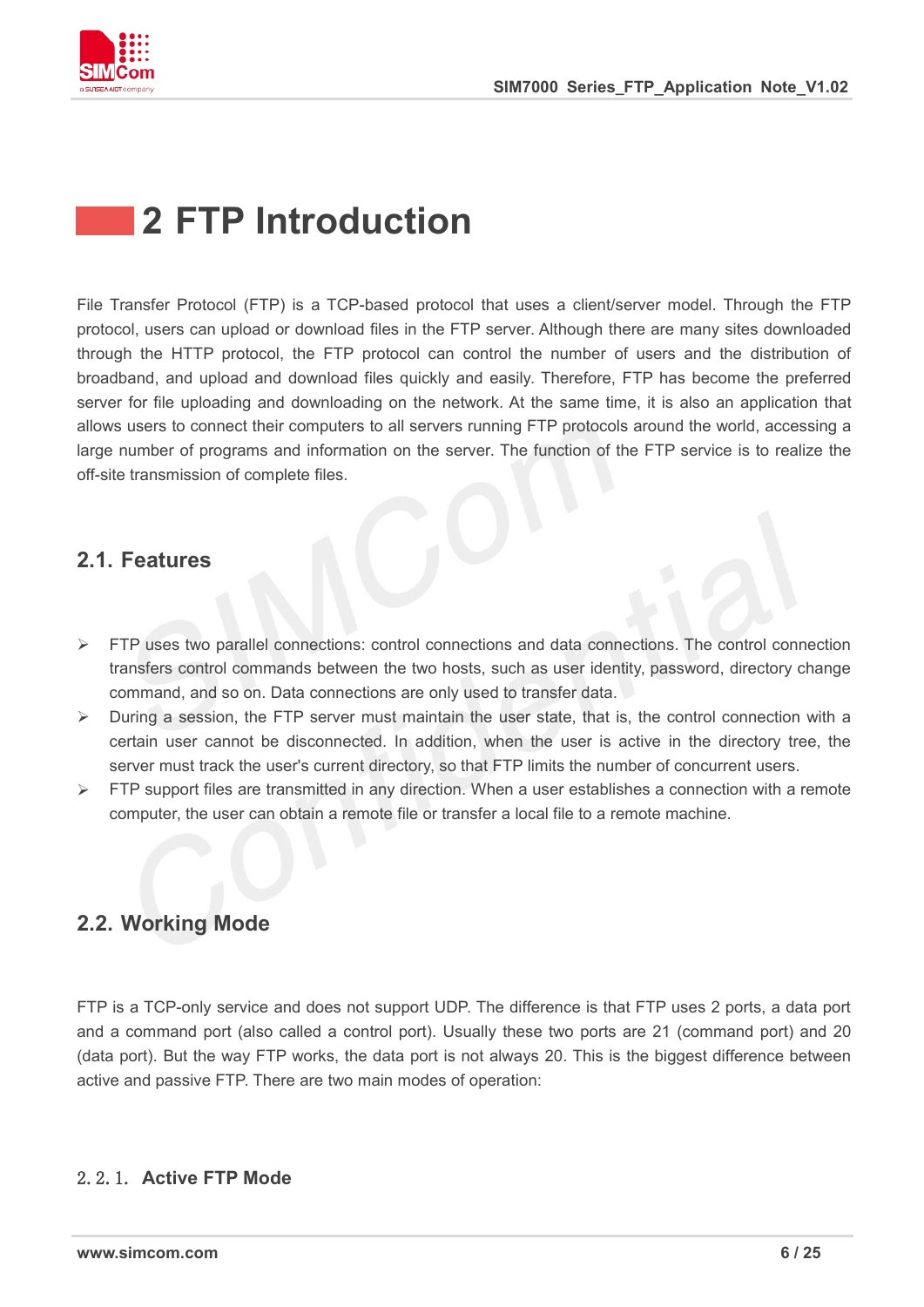

Active FTP is the port mode. The client connects to the command port of the FTP server from an arbitrary non-privileged port N (N>1024), which is also the 21 port. The client then listens on port N+1 and sends the FTP command "port N+1" to the FTP server. The server then connects to its own data port (N+1) from its own data port (20).

For the firewall in front of the FTP server, the following communication must be allowed to support active mode FTP:

- $\Diamond$  Any port larger than 1024 to port 21 of the FTP server. (client-initiated connection)
- $\Diamond$  Port 21 of the FTP server to a port larger than 1024. (The server responds to the client's control port)
- $\div$  The port of the FTP server is 20 ports to more than 1024 ports. (The server side initializes the data connection to the client's data port)
- $\Diamond$  More than 1024 ports to port 20 of the FTP server (the client sends an ACK response to the server's data port)

#### 2.2.2. **Passive FTP Mode**

In order to solve the problem of the server initiating the connection to the client, a different FTP connection method was developed. This is called passive mode, or PASV, which is enabled when the client notifies the server that it is in passive mode.

In passive mode FTP, both the command connection and the data connection are initiated by the client, so that the problem that the incoming connection from the server to the client's data port is filtered by the firewall can be solved.

When an FTP connection is opened, the client opens two arbitrary non-privileged local ports ( $N > 1024$  and N+1). The first port connects to port 21 of the server, but unlike active mode FTP, the client does not submit a PORT command and allows the server to connect back and forth to its data port, instead submitting a PASV command. The result of this is that the server will open an arbitrary non-privileged port (P > 1024) and send a PORT P command to the client. The client then initiates a connection from the local port  $N+1$  to the port P of the server for transmitting data.

For server-side firewalls, the following communication must be allowed to support passive FTP:

 $\div$  From any port larger than 1024 to port 21 of the server (client-initiated connection)

 $\Diamond$  The server's 21 port to any port greater than 1024 (the server responds to the client's control port connection)

 $\Diamond$  From any port greater than 1024 to the server greater than 1024 ports (client initialization data connection to any port specified by the server)

 $\div$  The server is larger than 1024 ports to remote ports greater than 1024 (the server sends ACK response and data to the client's data port)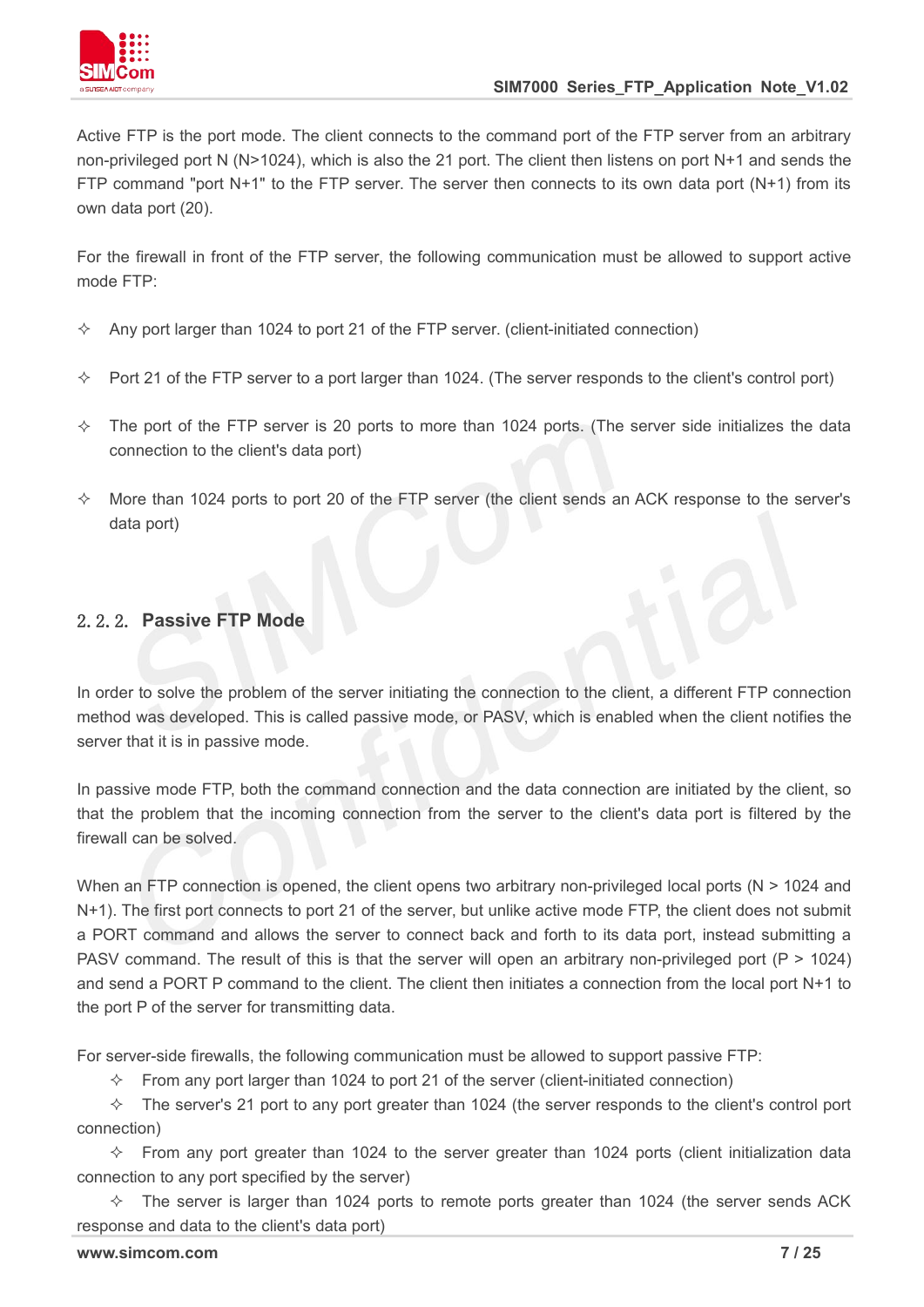

SIM7000 series modules support the active mode and passive mode of the FTP protocol. Support download, upload, create directory, delete directory, get directory or file size, get directory details, delete files and other functions.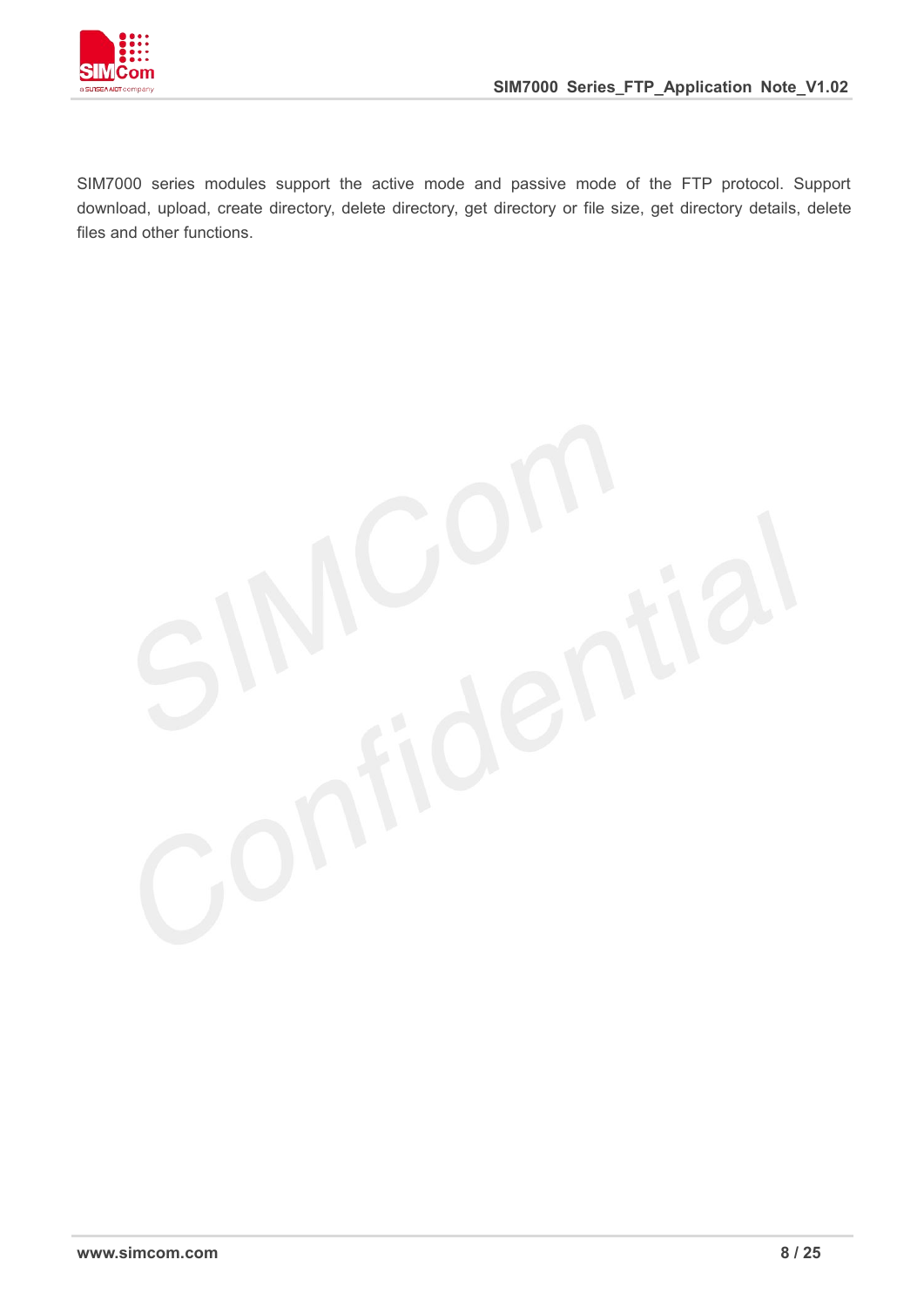

### **3 AT Commands for FTP**

| <b>AT Command</b>    | <b>Description</b>                                                             |
|----------------------|--------------------------------------------------------------------------------|
| <b>AT+FTPPORT</b>    | Set FTP control port                                                           |
| <b>AT+FTPMODE</b>    | Set active or passive FTP mode                                                 |
| <b>AT+FTPTYPE</b>    | Set the type of data to be transferred                                         |
| <b>AT+FTPPUTOPT</b>  | Set FTP put type                                                               |
| <b>AT+FTPCID</b>     | Set FTP bearer profile identifier                                              |
| <b>AT+FTPREST</b>    | Set resume broken download                                                     |
| <b>AT+FTPSERV</b>    | Set FTP server address                                                         |
| <b>AT+FTPUN</b>      | Set FTP user name                                                              |
| <b>AT+FTPPW</b>      | Set FTP password                                                               |
| <b>AT+FTPGETNAME</b> | Set download file name                                                         |
| <b>AT+FTPGETPATH</b> | Set download file path                                                         |
| <b>AT+FTPPUTNAME</b> | Set upload file name                                                           |
| <b>AT+FTPPUTPATH</b> | Set upload file path                                                           |
| <b>AT+FTPGET</b>     | Download file                                                                  |
| <b>AT+FTPPUT</b>     | Set upload file                                                                |
| <b>AT+FTPDELE</b>    | Delete specified file in FTP server                                            |
| <b>AT+FTPSIZE</b>    | Get the size of specified file in FTP server                                   |
| <b>AT+FTPSTATE</b>   | Get the FTP state                                                              |
| <b>AT+FTPEXTPUT</b>  | Extend upload file                                                             |
| <b>AT+FTPMKD</b>     | Make directory on the remote machine                                           |
| <b>AT+FTPRMD</b>     | Remove directory on the remote machine                                         |
| <b>AT+FTPLIST</b>    | List contents of directory on the remote machine                               |
| <b>AT+FTPEXTGET</b>  | Extend download file                                                           |
| <b>AT+FTPETPUT</b>   | <b>Upload File</b>                                                             |
| <b>AT+FTPETGET</b>   | <b>Download File</b>                                                           |
| <b>AT+FTPQUIT</b>    | Quit current FTP session                                                       |
| <b>AT+FTPRENAME</b>  | Rename the Specified File on the Remote Machine                                |
| <b>AT+FTPMDTM</b>    | Get the Last Modification Timestamp of Specified File on the Remote<br>Machine |

For detail information, please refer to "SIM7000 Series\_AT Command Manual".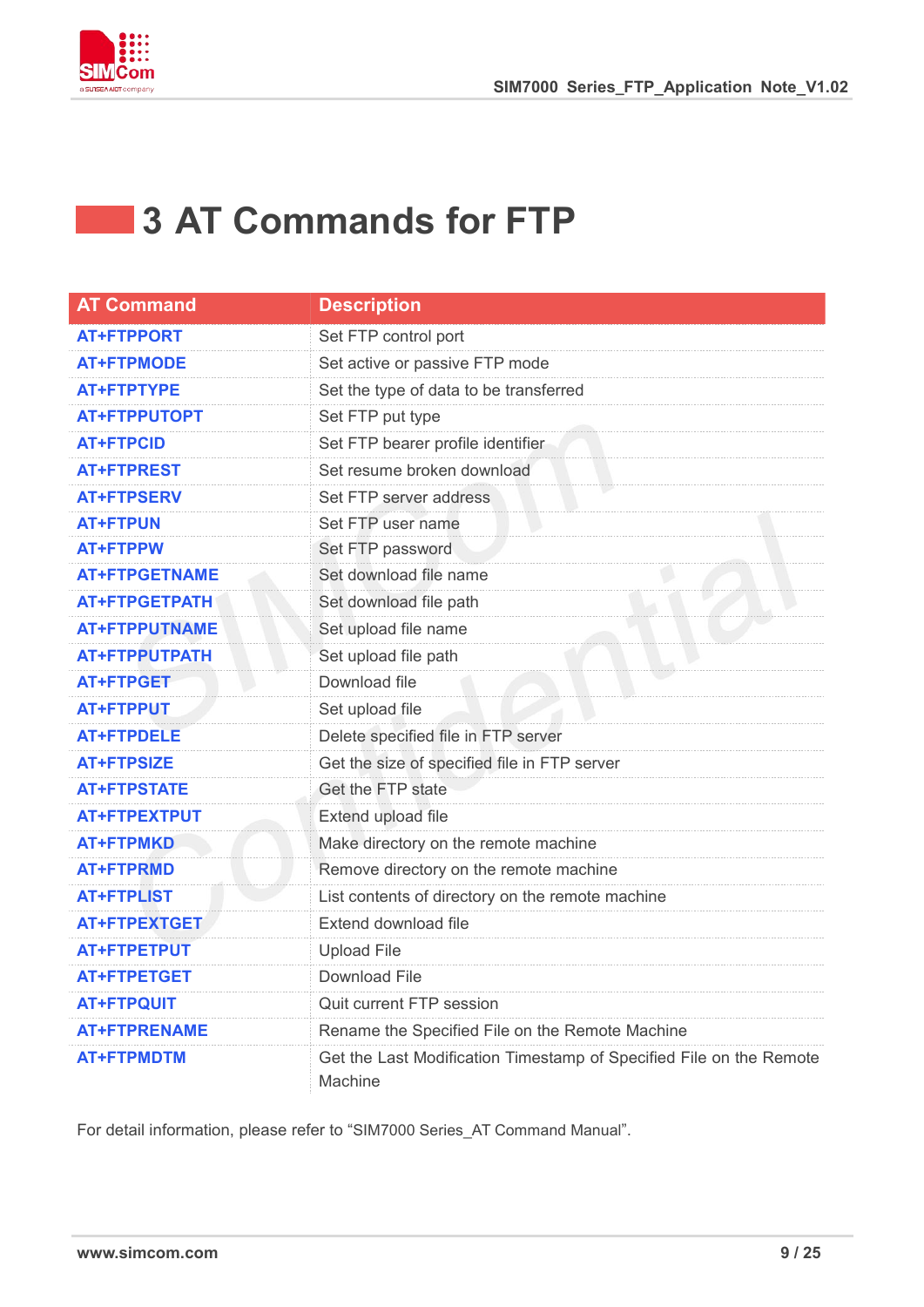



Usually module will register PS service automatically.

#### 4.1 **PDN Auto-activation**

**//Example of PDN Auto-activation.**

**AT+CPIN?** *//Check SIM card status* **+CPIN: READY OK AT+CGDCONT=1,"IP",""** ///Configure APN for registration when needed **OK AT+CSQ** //Check RF signal **+CSQ: 27,99 OK AT+CGATT?** //Check PS service. **+CGATT: 1 OK** //1 indicates PS has attached. **AT+COPS? +COPS: 0,0,"CHN-CT",9 OK** //Query Network information, operator and network mode 9, NB-IOT network **AT+CGNAPN** *//Query the APN delivered by the network after the* CAT-M or NB-IOT network is successfully registered. **+CGNAPN: 1,"ctnb" OK** //"ctnb" is APN delivered by the CAT-M or NB-IOT network. APN is empty under the GSM network. **AT+CNCFG=1,"ctnb","cdma","1234"** //Before activation please use AT+CNCFG to set APN\user name\password if needed. **OK AT+CNACT=1 OK** //Activate network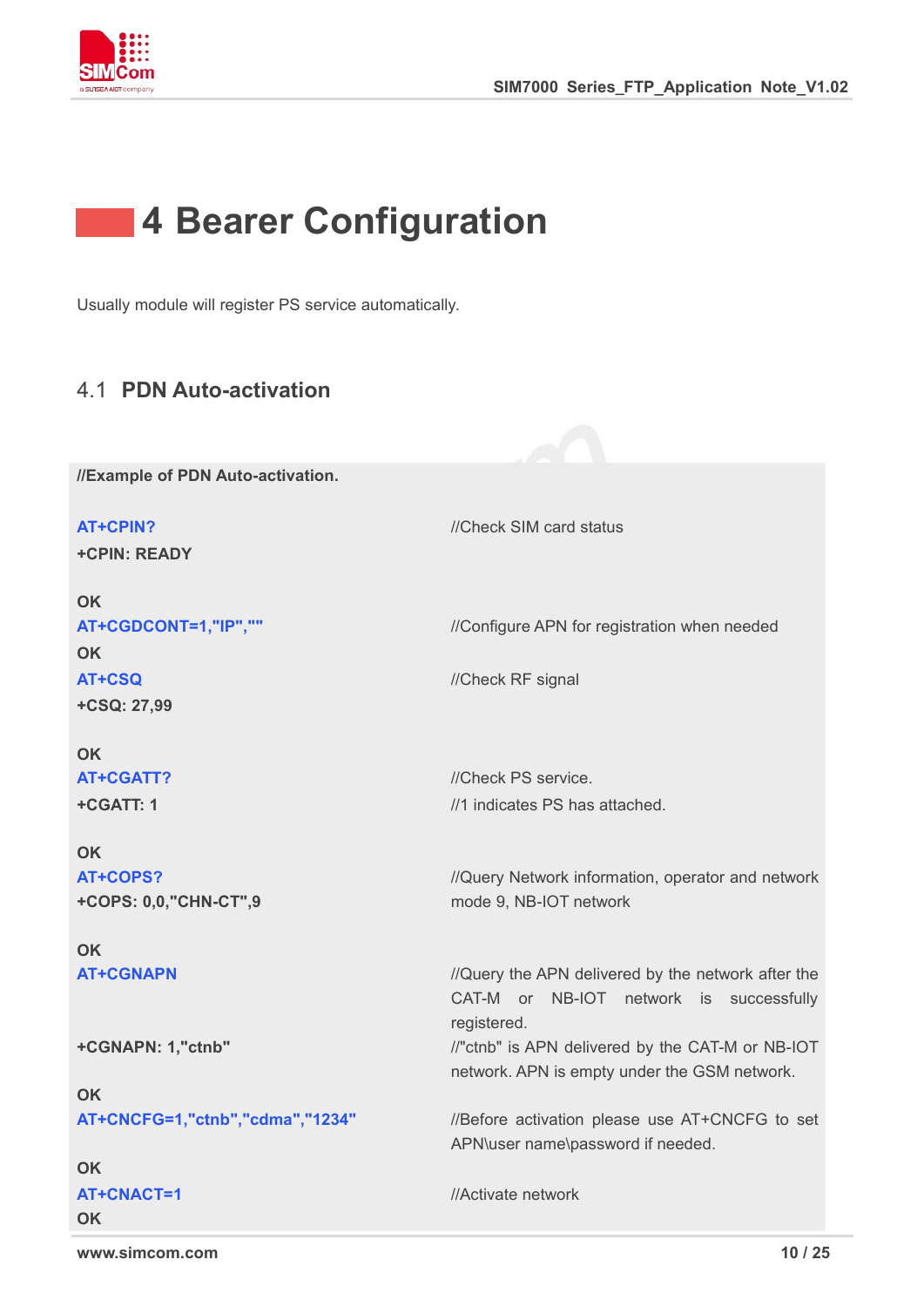

| <b>+APP PDP: ACTIVE</b>   |  |
|---------------------------|--|
| AT+CNACT?                 |  |
| +CNACT: 0,1,"10.94.36.44" |  |

**OK**

//Get local IP

4.2 **APN Manual configuration**

If not attached automatically, could configure correct APN setting.

**//Example of APN Manual configuration. AT+CFUN=0** //Disable RF **+CPIN: NOT READY OK** AT+CGDCONT=1,"IP","ctnb" //Set the APN manually **OK AT+CFUN=1** //Enable RF **OK +CPIN: READY AT+CGATT?** //Check PS service. **+CGATT: 1 OK** //1 indicates PS has attached. **AT+CGNAPN** *//Query the APN delivered by the network after the* CAT-M or NB-IOT network is successfully registered. **+CGNAPN: 1,"ctnb" OK** //"ctnb" is APN delivered by the CAT-M or NB-IOT network. APN is empty under the GSM network. **AT+CNCFG=1,"ctnb","cdma","1234"** //Before activation please use AT+CNCFG to set APN\user name\password if needed. **OK AT+CNACT=1 OK +APP PDP: ACTIVE** //Activate network **AT+CNACT?** //Get local IP

**www.simcom.com 11 / 25**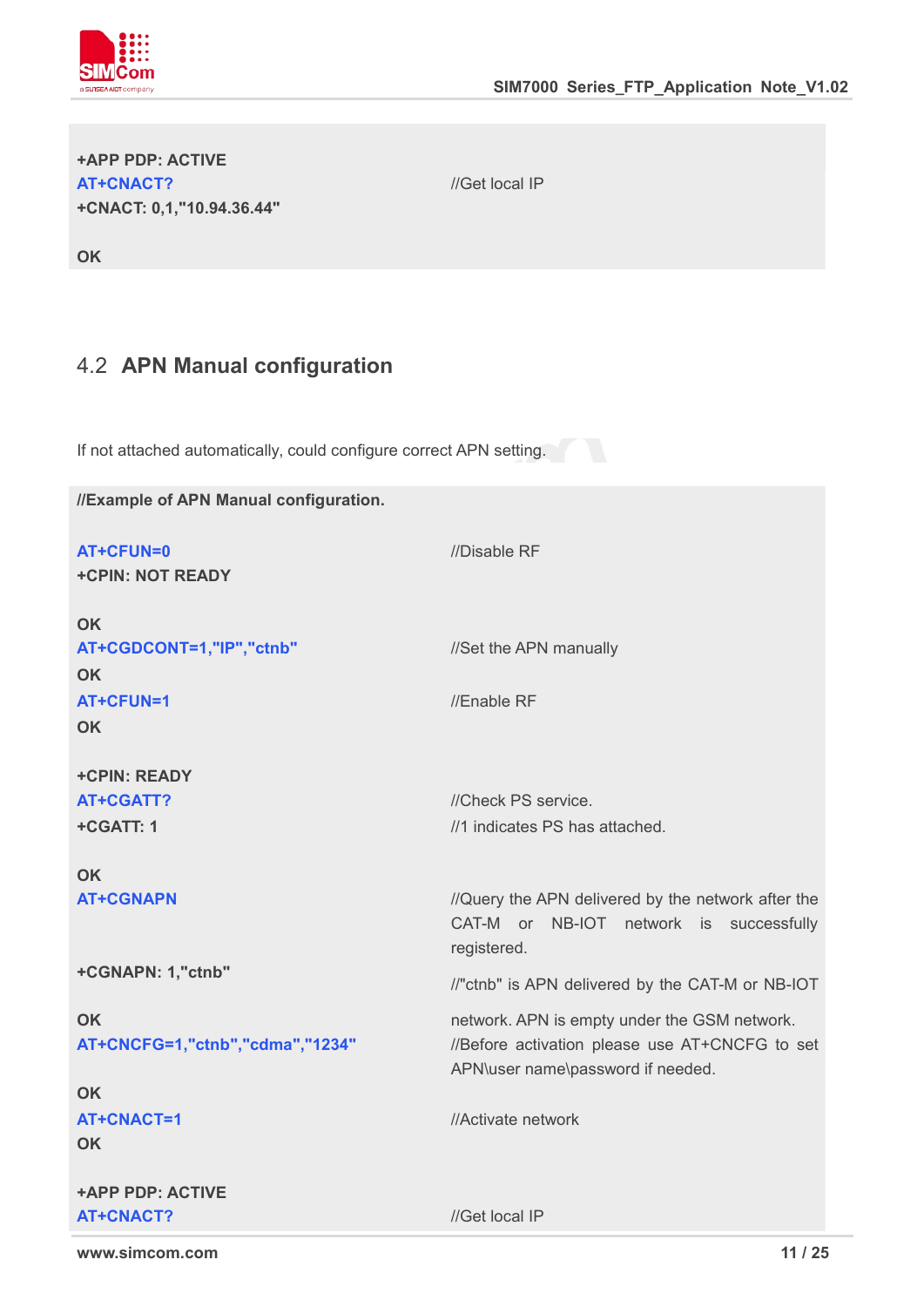

#### **+CNACT: 0,1,"10.94.36.44"**

**OK**

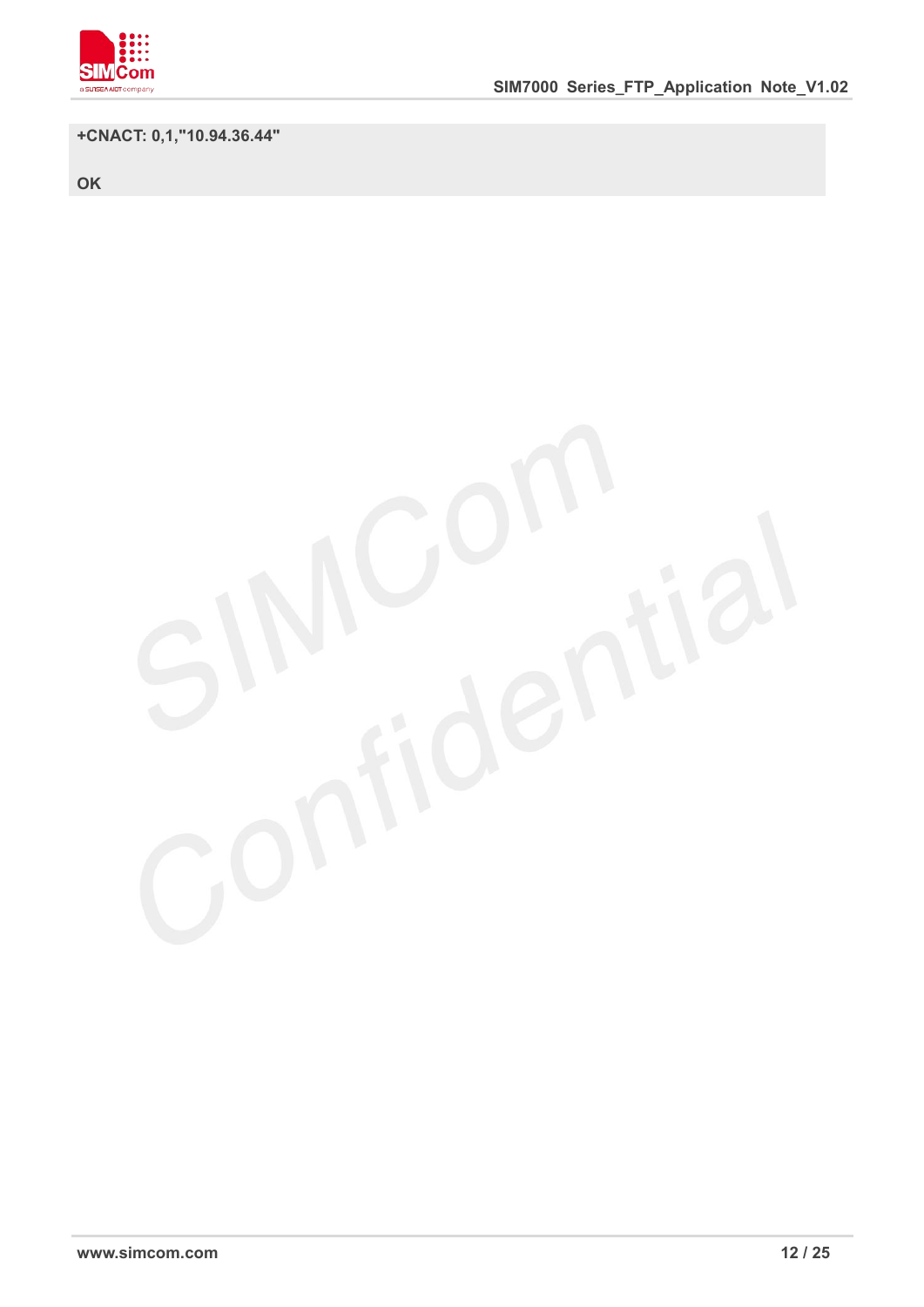

## **5 FTP Examples**

#### 5.1 **FTP GET Method**

Download data from FTP server.

| AT+FTPCID=1                             | //Set parameters for FTP session.                    |  |
|-----------------------------------------|------------------------------------------------------|--|
| <b>OK</b>                               |                                                      |  |
| AT+FTPSERV="116.228.221.52"             |                                                      |  |
| <b>OK</b>                               |                                                      |  |
| AT+FTPUN="sim.cs1"                      |                                                      |  |
| <b>OK</b>                               |                                                      |  |
| AT+FTPPW="******"                       |                                                      |  |
| <b>OK</b>                               |                                                      |  |
| AT+FTPGETNAME="1K.txt"                  |                                                      |  |
| <b>OK</b>                               |                                                      |  |
| AT+FTPGETPATH="/"                       |                                                      |  |
| OK                                      |                                                      |  |
| AT+FTPGET=1                             | //Open the FTP get session. Data are available.      |  |
| <b>OK</b>                               |                                                      |  |
| <b>+FTPGET: 1,1</b>                     |                                                      |  |
| <b>AT+FTPGET=2,1024</b>                 | //Request to read 1024 bytes,                        |  |
| <b>+FTPGET: 2,50</b>                    |                                                      |  |
| 012345678901234567890123456789012345678 | //but Only 50 bytes are now available.               |  |
| 90123456789                             |                                                      |  |
| <b>OK</b>                               |                                                      |  |
| <b>AT+FTPGET=2,1024</b>                 | //Request to read 1024 bytes again.                  |  |
| <b>+FTPGET: 2,0</b>                     | //No byte is now available, but it is not the end of |  |
| <b>OK</b>                               | session                                              |  |
|                                         | //If the module receives data but user do not input  |  |
|                                         | "AT+FTPGET:2, <reqlength>" to read data,</reqlength> |  |
| <b>+FTPGET: 1,1</b>                     | "+FTPGE T:1,1" will be shown again in a certain      |  |
|                                         | time.                                                |  |
| <b>AT+FTPGET=2,1024</b>                 | //Request to read 1024 bytes.                        |  |
| <b>+FTPGET: 2,1024</b>                  |                                                      |  |
| 012345678901234567890123456789012345678 | //1024 bytes are now available.                      |  |
| www.simcom.com                          | 13/25                                                |  |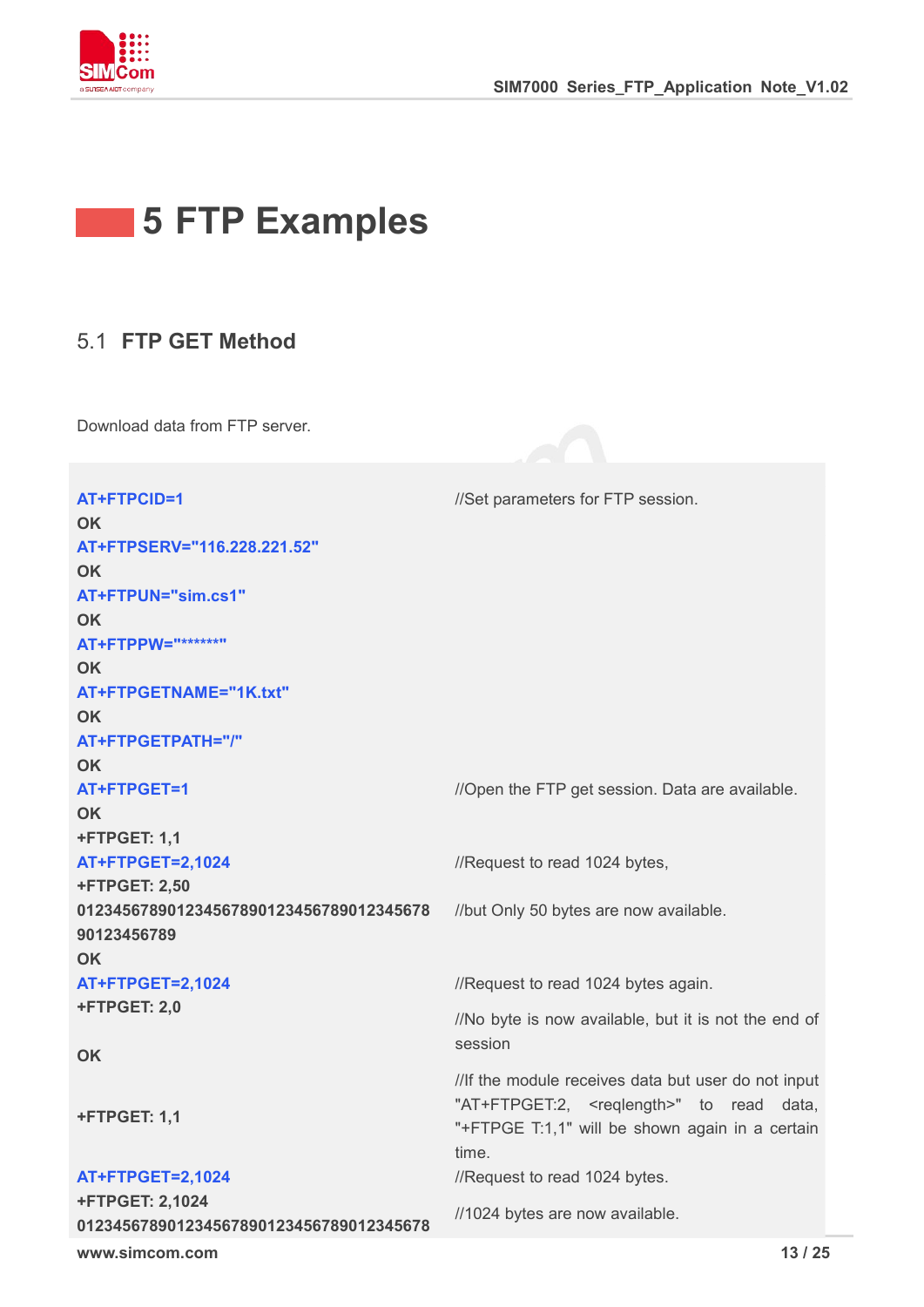

**901234567890…..1234 OK**

**+FTPGET:1,0**

//Data transfer finished. The connection to the FTP server is closed.

#### 5.2 **FTP PUT Method**

Upload data to FTP server.

| AT+FTPCID=1                     | //Set parameters for FTP session.                                            |
|---------------------------------|------------------------------------------------------------------------------|
| <b>OK</b>                       |                                                                              |
| AT+FTPSERV="116.228.221.52"     |                                                                              |
| <b>OK</b><br>AT+FTPUN="sim.cs1" |                                                                              |
| <b>OK</b>                       |                                                                              |
| AT+FTPPW="******"               |                                                                              |
| <b>OK</b>                       |                                                                              |
| AT+FTPGETNAME="1K.txt"          |                                                                              |
| OK                              |                                                                              |
| AT+FTPGETPATH="/"               |                                                                              |
| <b>OK</b>                       |                                                                              |
| AT+FTPPUT=1                     | //Open the FTP put session.                                                  |
| <b>OK</b>                       |                                                                              |
|                                 | //FTP session is ready for uploading. 1360 is the                            |
| <b>+FTPPUT: 1,1,1360</b>        | max length of data which can be sent at a time. It                           |
|                                 | depends on the network status.                                               |
| <b>AT+FTPPUT=2,100</b>          | //Client requests to send 100 bytes.                                         |
| <b>+FTPPUT: 2,100</b>           | //Response indicates that user must input 100<br>bytes for transferring now. |
|                                 | It is ready to receive data from UART, and DCD                               |
| .                               | has been set to low.                                                         |
|                                 | All data has been received over, and DCD is set to                           |
| <b>OK</b>                       | high.                                                                        |
| <b>+FTPPUT: 1,1,1360</b>        | //URC indicates that the FTP session is ready to                             |
|                                 | transfer more data.                                                          |
| AT+FTPPUT=2,0                   | //No more data will be uploaded, the FTP session                             |
|                                 | will be closed.                                                              |
| <b>OK</b>                       |                                                                              |
| <b>+FTPPUT: 1,0</b>             | //Data transfer is finished. The connection to the                           |
|                                 | FTP server is closed.                                                        |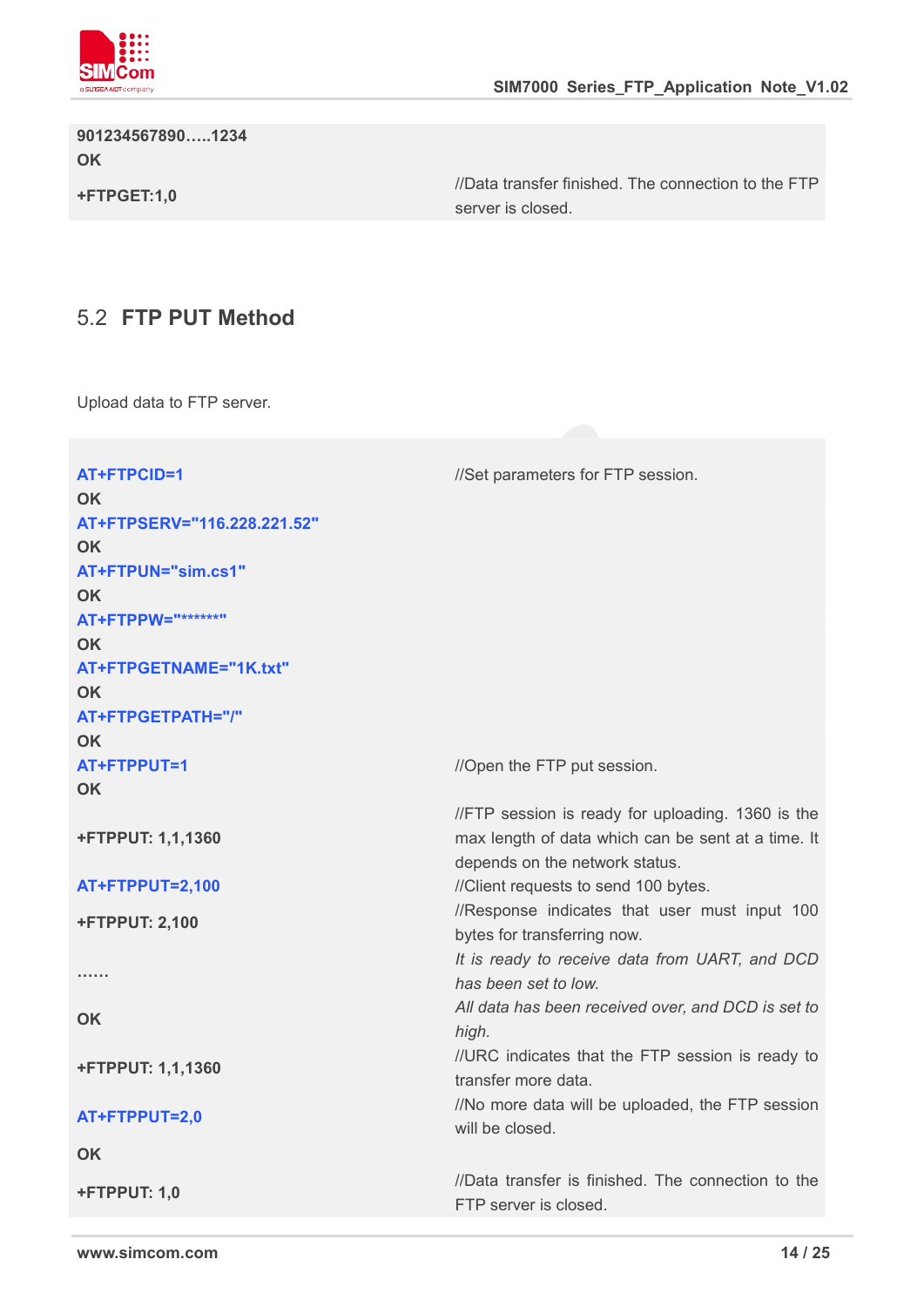

During FTP session, different failure may occur because of bad network environment or other reasons. Some common failure includes timeout failure and wrong password failure.

#### 5.3 **FTP Time out**

Time out occurs during FTP session because of different reasons.

| AT+FTPGET=1<br><b>OK</b> | //Open the FTP Get session.                                   |
|--------------------------|---------------------------------------------------------------|
|                          | //If the status of the network is poor, it may be time        |
| <b>+FTPGET: 1,64</b>     | out.                                                          |
|                          | //The connection to the FTP server is closed.                 |
| AT+FTPGET=1              | //Open the FTP Get session.                                   |
| <b>OK</b>                |                                                               |
| +FTPGET: 1,1             | //Data are available.                                         |
| +FTPGET: 1,1             | //lf customer does not use "AT+FTPGET:2,                      |
| .                        | <reqlength>" to read data, "+FTPGE T:1,1" will be</reqlength> |
| +FTPGET: 1,1             | shown again in a certain time.                                |
|                          | //If the user does not read data for a long time, the         |
| <b>+FTPGET: 1,64</b>     | session will time out. The connection to the FTP              |
|                          | server is closed.                                             |
|                          |                                                               |
|                          |                                                               |
|                          |                                                               |
| 5.4<br>Error             |                                                               |
|                          |                                                               |

Error occurs during FTP applications because of wrong parameter setting.

| AT+FTPPW="3214567"<br>OK | //Set wrong password                                                         |  |
|--------------------------|------------------------------------------------------------------------------|--|
| AT+FTPGET=1<br>OK        | //Open the FTP Get session                                                   |  |
| <b>+FTPGET: 1,72</b>     | //FTP session password error. The connection to<br>the FTP server is closed. |  |

*Note: Other errors, you can refer to "AT+FTPGET" command in* 《*SIM7080 Series AT Command Manual*》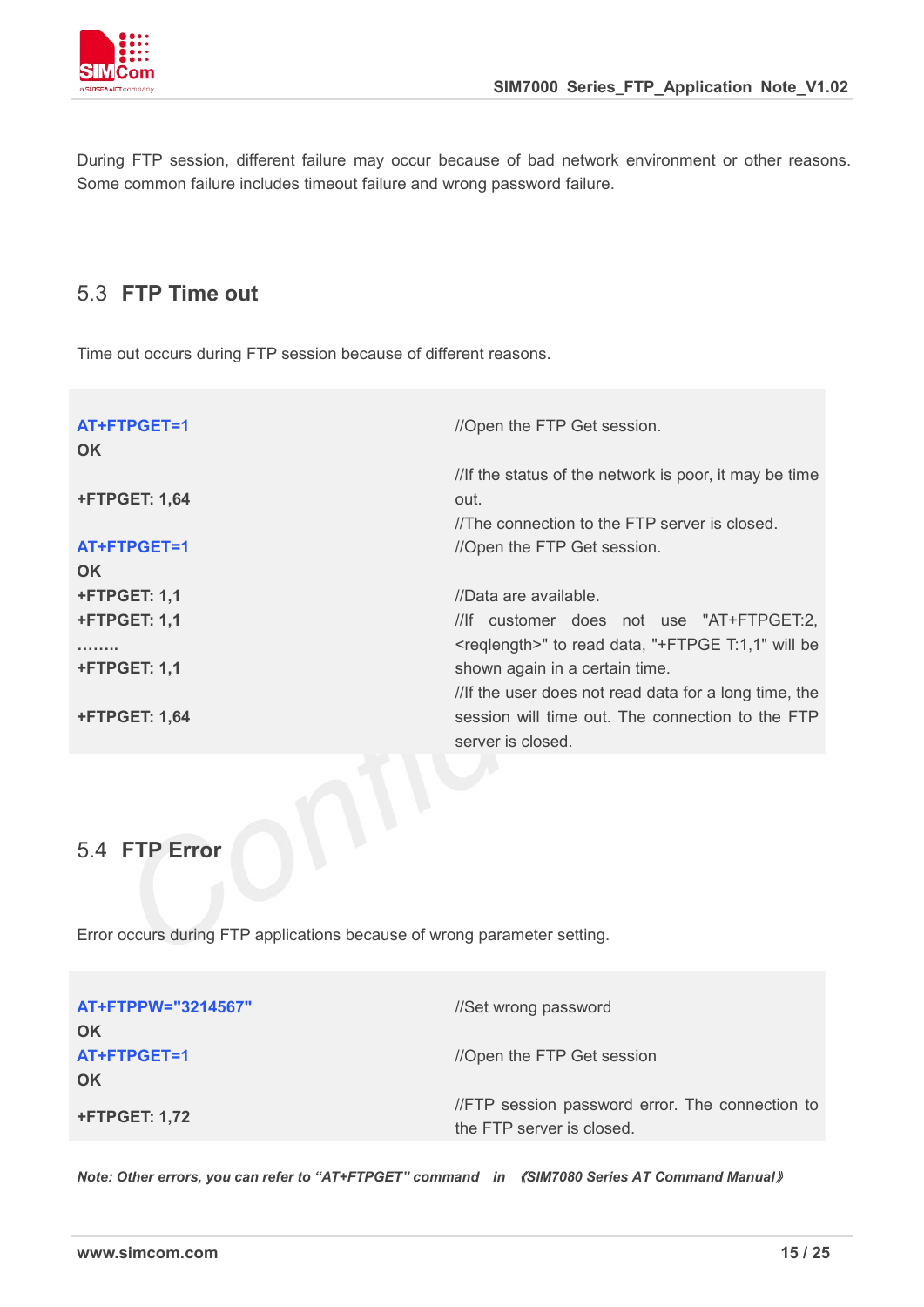

#### 5.5 **FTP Operation Error**

Error occurs during FTP applications because of wrong operating.

| AT+FTPGET=1<br><b>OK</b> | //Open the FTP Get session.                                                   |
|--------------------------|-------------------------------------------------------------------------------|
| <b>+FTPGET: 1,66</b>     | //The parameter of "get file name" is empty. It<br>shows ftp operation error. |
| AT+FTPPUT=1              | //Open the FTP PUT session.                                                   |
| <b>OK</b>                |                                                                               |
| AT+FTPPUT=1              | //Open the FTP PUT session again.                                             |
| <b>OK</b>                |                                                                               |
|                          | //Show ftp operation error.                                                   |
| <b>+FTPPUT: 1,66</b>     |                                                                               |

#### 5.6 **FTP READ and WRITE Error**

Error occurs before FTP applications because of operating in wrong state.

| AT+FTPGET=1                             | //Open the FTP Get session.                                              |
|-----------------------------------------|--------------------------------------------------------------------------|
| <b>OK</b>                               |                                                                          |
| <b>AT+FTPGET=2,1000</b>                 | //Read data before "+FTPGET:1,1" is shown.                               |
| <b>ERROR</b>                            |                                                                          |
| <b>+FTPGET: 1,1</b>                     | //Data are available                                                     |
| <b>AT+FTPGET=2,1000</b>                 | //Read data after "+FTPGET: 1,1" is shown.                               |
| <b>+FTPGET: 2,50</b>                    |                                                                          |
| 012345678901234567890123456789012345678 |                                                                          |
| 90123456789                             |                                                                          |
| <b>OK</b>                               |                                                                          |
| <b>+FTPGET: 1,0</b>                     | //Data transfer finished. The connection to the FTP<br>server is closed. |
| <b>AT+FTPGET=2,1000</b>                 | //Read data after FTP session is stopped.                                |
| <b>ERROR</b>                            |                                                                          |
| AT+FTPPUT=1                             | //Open the FTP PUT session.                                              |
| <b>OK</b>                               |                                                                          |
| AT+FTPPUT=2,1000                        | //Write data before "+FTPPUT: 1,1,1360" is<br>shown.                     |
| <b>ERROR</b>                            |                                                                          |
| www.simcom.com                          | 16 / 25                                                                  |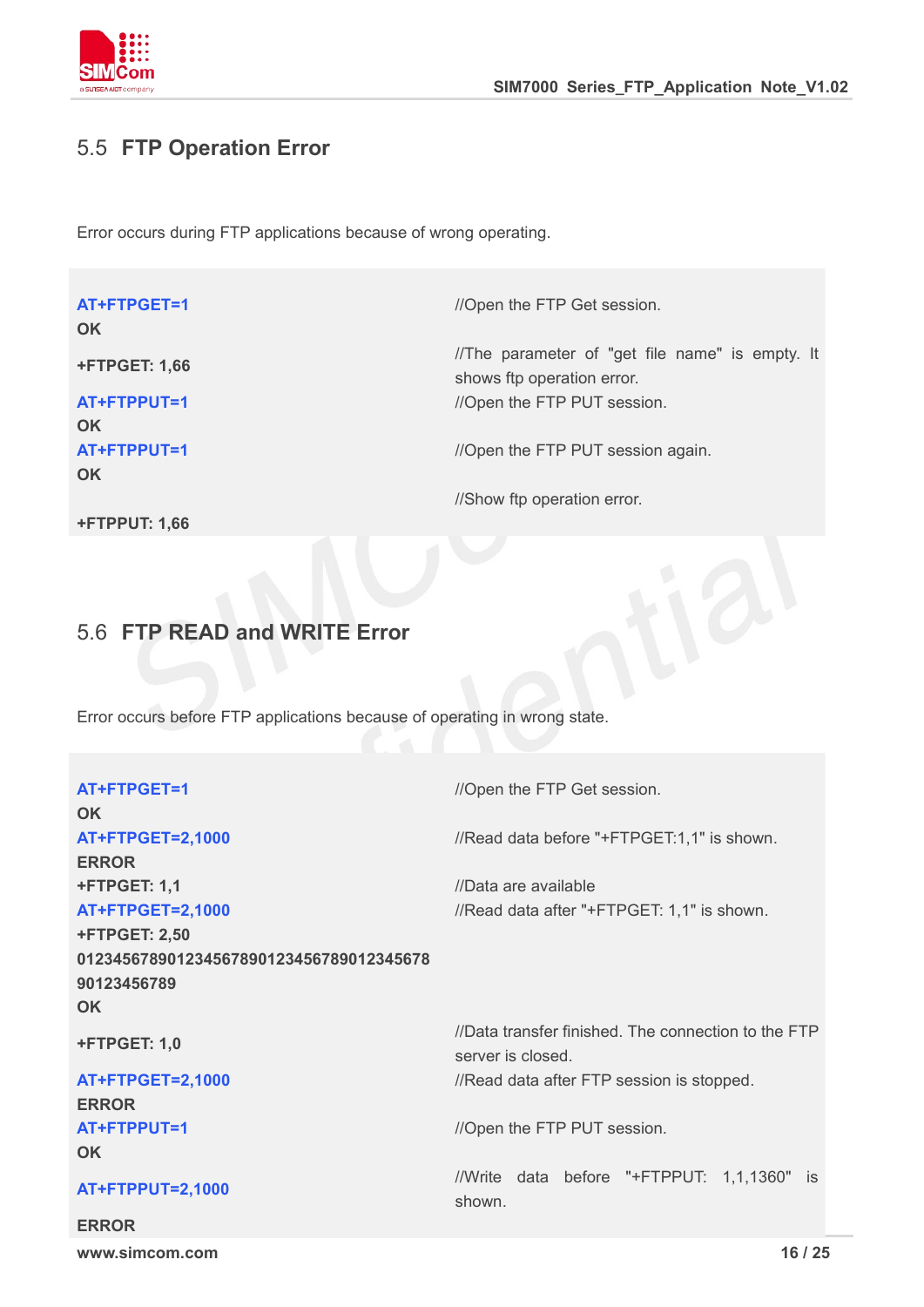

## **+FTPPUT: 2,100**

**…… OK**

#### **AT+FTPPUT=2,0**

**OK ERROR**

**+FTPPUT: 1,1,1360** //FTP session is ready for uploading. **AT+FTPPUT=2,100** //Write data after "+FTPPUT: 1,1,1360" is shown.

> //No more data will be uploaded, the FTP session will be closed.

**AT+FTPPUT=2,100** //Write data after FTP session is stopped.

#### 5.7 **Set FTP Download Break Point Parameter**

It provides the method to use FTP broken download resuming function.

| AT+FTPGET=1                    | //Open the FTP Get session.                                              |
|--------------------------------|--------------------------------------------------------------------------|
| <b>OK</b>                      |                                                                          |
| <b>+FTPGET: 1,1</b>            | //Data are available.                                                    |
| <b>AT+FTPGET=2,1024</b>        | //Get data of FTP server.                                                |
| <b>+FTPGET: 2,29</b>           |                                                                          |
| wodeceshijieguo, zhgeshigeshia |                                                                          |
| <b>OK</b>                      |                                                                          |
| <b>+FTPGET: 1,0</b>            | //Data transfer finished. The connection to the FTP<br>server is closed. |
| AT+FTPREST=20                  | //Set the broken point.                                                  |
| <b>OK</b>                      |                                                                          |
| AT+FTPGET=1                    | //Open the FTP Get session.                                              |
| <b>OK</b>                      |                                                                          |
| <b>+FTPGET: 1,1</b>            | //Data are available.                                                    |
| <b>AT+FTPGET=2,1024</b>        | //Get the data begin from the broken point.                              |
| +FTPGET: 2,9                   |                                                                          |
| shigeshia                      |                                                                          |
| OK                             |                                                                          |
| <b>+FTPGET: 1,0</b>            | //Data transfer is finished. The connection to the                       |
|                                | FTP server is closed.                                                    |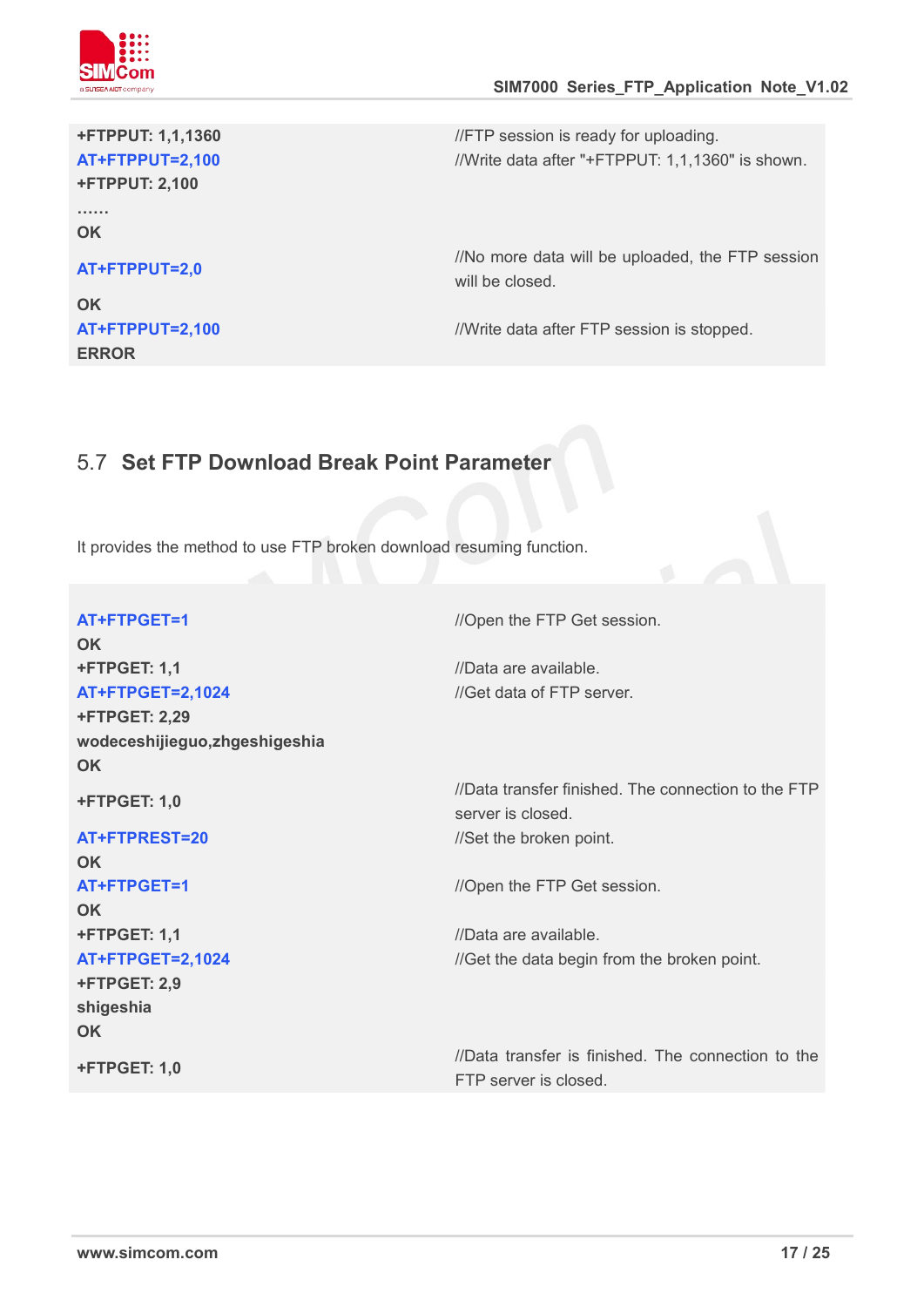

#### 5.8 **FTP DELE Method**

Delete the specified file in FTP server.

**AT+FTPCID=1** //Set parameters for FTP session. **OK AT+FTPSERV="116.228.221.52" OK AT+FTPUN="sim.cs1" OK AT+FTPPW="\*\*\*\*\*\*" OK AT+FTPGETNAME="1K.txt" OK AT+FTPGETPATH="/" OK AT+FTPDELE=1** //Open the FTP DELE session. **OK +FTPDELE: 1,0** //Delete file finished. The connection to the FTP server is closed.

#### 5.9 **FTP SIZE Method**

Get the size of specified file in FTP server.

**www.simcom.com 18 / 25 AT+FTPCID=1** //Set parameters for FTP session. **OK AT+FTPSERV="116.228.221.52" OK AT+FTPUN="sim.cs1" OK AT+FTPPW="\*\*\*\*\*\*" OK AT+FTPGETNAME="1K.txt" OK AT+FTPGETPATH="/" OK AT+FTPSIZE** *//Open the FTP SIZE session.*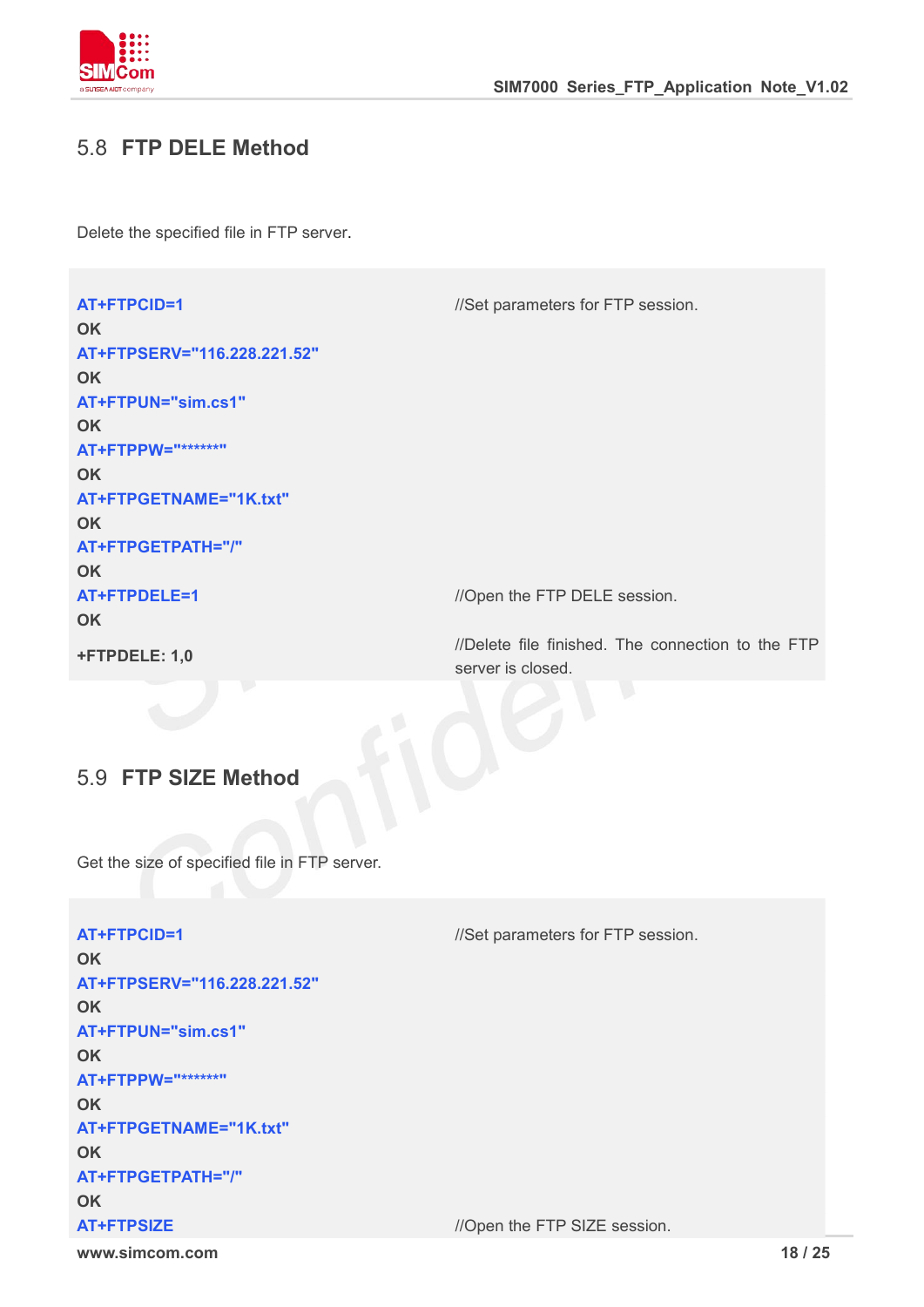

**OK**

**+FTPSIZE: 1,0,1024**

//Get the size of file finished. The connection to the FTP server is closed.

#### 5.10**FTP MKD and RMD Method**

Make and remove directory on the remote machine.

| AT+FTPCID=1                 | //Set parameters for FTP session.                            |
|-----------------------------|--------------------------------------------------------------|
| <b>OK</b>                   |                                                              |
| AT+FTPSERV="116.228.221.52" |                                                              |
| <b>OK</b>                   |                                                              |
| AT+FTPUN="sim.cs1"          |                                                              |
| <b>OK</b>                   |                                                              |
| AT+FTPPW="******"           |                                                              |
| <b>OK</b>                   |                                                              |
| AT+FTPGETNAME="1K.txt"      |                                                              |
| <b>OK</b>                   |                                                              |
| AT+FTPGETPATH="/"           |                                                              |
| <b>OK</b>                   |                                                              |
| <b>AT+FTPMKD</b>            | //Open the FTP session.                                      |
| <b>OK</b>                   |                                                              |
| +FTPMKD: 1,0                | //The directory "test" is made on the remote<br>machine      |
| <b>AT+FTPRMD</b>            | //Open the FTP session                                       |
| <b>OK</b>                   |                                                              |
| +FTPRMD: 1,0                | //The directory "test" is removed from the remote<br>machine |

#### 5.11**FTP LIST Session**

List contents of remote directory.

**www.simcom.com 19 / 25 OK AT+FTPSERV="116.228.221.52"**

**AT+FTPCID=1** //Set parameters for FTP session.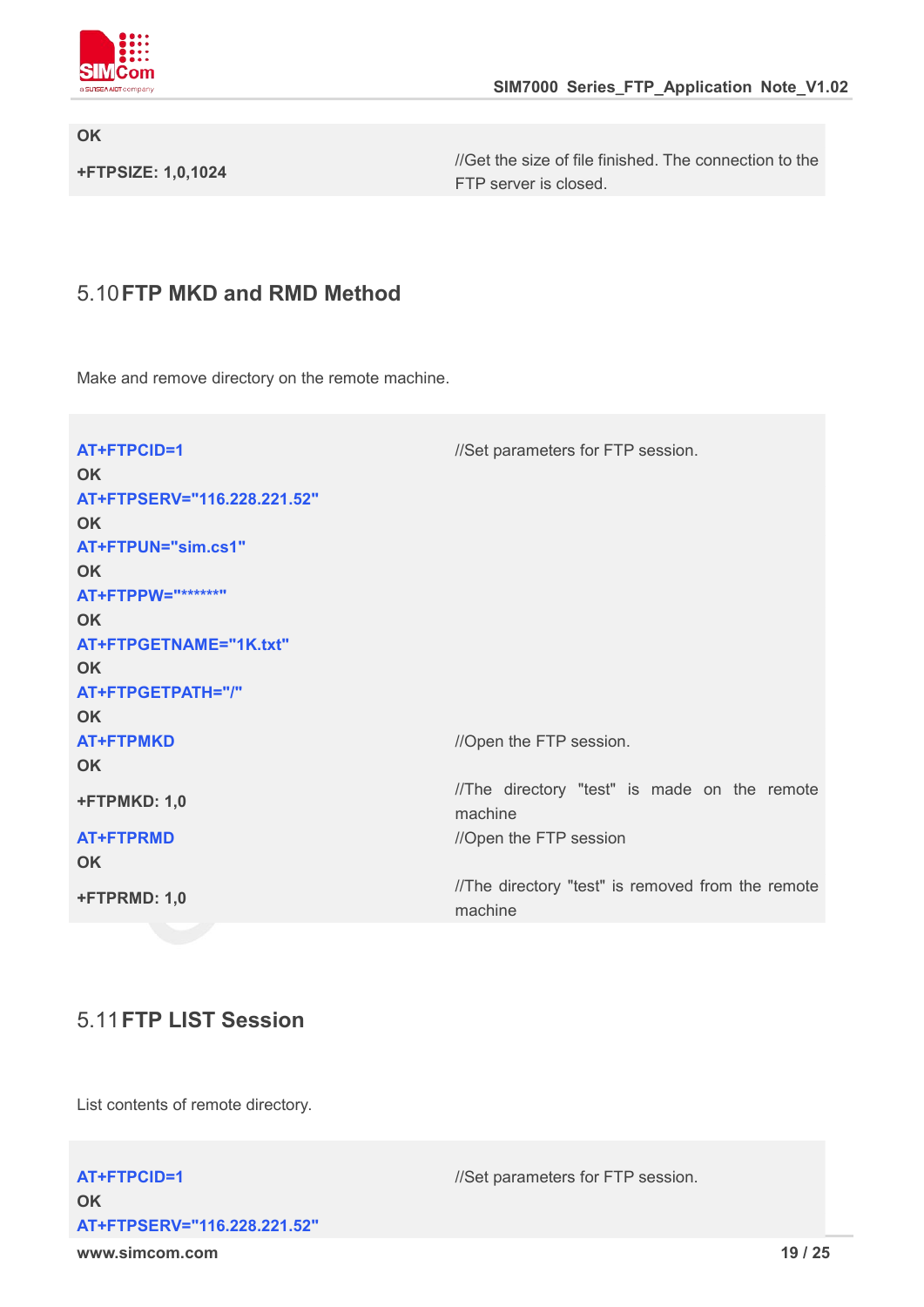

| <b>OK</b>                                                                           |                                                  |
|-------------------------------------------------------------------------------------|--------------------------------------------------|
| AT+FTPUN="sim.cs1"                                                                  |                                                  |
| <b>OK</b>                                                                           |                                                  |
| AT+FTPPW="******"                                                                   |                                                  |
| <b>OK</b>                                                                           |                                                  |
| AT+FTPGETNAME="1K.txt"                                                              |                                                  |
| <b>OK</b>                                                                           |                                                  |
| AT+FTPGETPATH="/"                                                                   |                                                  |
| <b>OK</b>                                                                           |                                                  |
| AT+FTPLIST=1                                                                        | //Open the FTP session.                          |
| <b>OK</b>                                                                           |                                                  |
| +FTPLIST: 1,1                                                                       | //Data are available                             |
| <b>AT+FTPLIST=2,1024</b>                                                            | //Request to read 1024 bytes, but only 126 bytes |
|                                                                                     | are now available                                |
| <b>+FTPLIST: 2,126</b>                                                              |                                                  |
| total 0                                                                             |                                                  |
| 1 user group 0 Oct 12 14:58.<br>drw-rw-rw-                                          |                                                  |
| 1 user group 0 Oct 12 14:58<br>drw-rw-rw-                                           |                                                  |
| OK                                                                                  |                                                  |
| +FTPLIST: 1,0                                                                       | //Data transfer finished. The connection to the  |
|                                                                                     | remote machine is closed                         |
| AT+FTPGETPATH="/1K.txt "                                                            | //Get the information of a certain file "1K.txt" |
|                                                                                     |                                                  |
| OK                                                                                  |                                                  |
|                                                                                     | //Open the FTP session.                          |
| AT+FTPLIST=1                                                                        |                                                  |
|                                                                                     | //Data are available.                            |
| OK                                                                                  |                                                  |
| +FTPLIST: 1,1                                                                       |                                                  |
| <b>AT+FTPLIST=2,1024</b>                                                            | //Request to read 1024 bytes,                    |
| +FTPLIST:2,78                                                                       |                                                  |
| -rw-rw---- 1 zhangkun simcom 8807854 Mar //ln fact only 78 bytes are now available. |                                                  |
| 19 13:31 /1K.txt                                                                    |                                                  |
| OK                                                                                  |                                                  |
| //Returns information of the file "1K.txt"                                          | //Data transfer finished. The connection to the  |
|                                                                                     | remote machine is closed.                        |
| +FTPLIST: 1,0                                                                       |                                                  |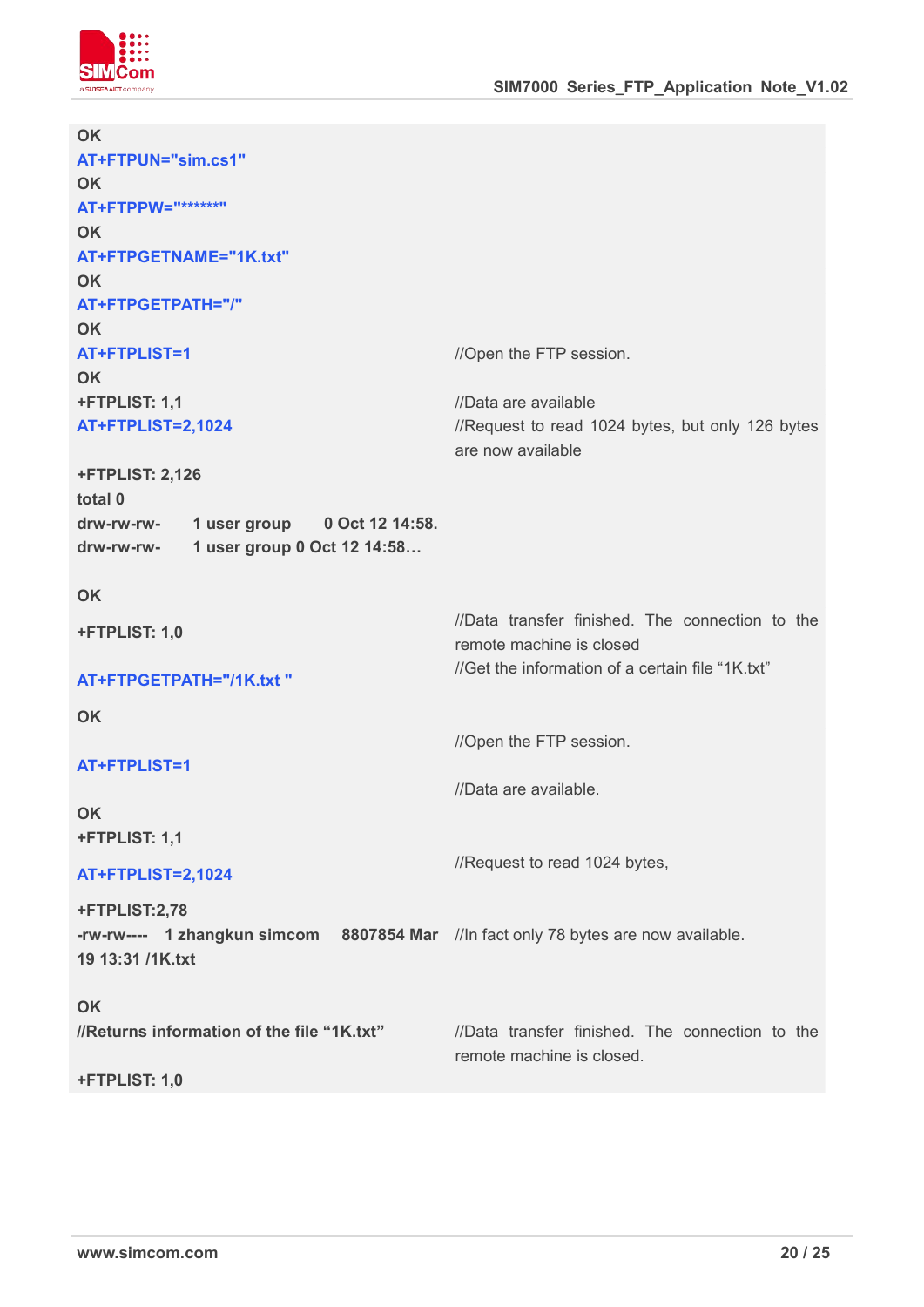

#### 5.12**FTP Extend PUT Method**

Extend Upload data to the remote machine.

| AT+FTPCID=1                 | //Set parameters for FTP session.                  |
|-----------------------------|----------------------------------------------------|
| <b>OK</b>                   |                                                    |
| AT+FTPSERV="116.228.221.52" |                                                    |
| <b>OK</b>                   |                                                    |
| AT+FTPUN="sim.cs1"          |                                                    |
| <b>OK</b>                   |                                                    |
| AT+FTPPW="******"           |                                                    |
| <b>OK</b>                   |                                                    |
| AT+FTPGETNAME="1K.txt"      |                                                    |
| <b>OK</b>                   |                                                    |
| AT+FTPGETPATH="/"           |                                                    |
| <b>OK</b>                   |                                                    |
| AT+FTPEXTPUT=1              | //Set FTP to extend put method.                    |
| <b>OK</b>                   |                                                    |
| AT+FTPEXTPUT=2,0,1024,10000 | //Client requests to send 1024 bytes.              |
|                             |                                                    |
| +FTPEXTPUT: 0,1024          | //Response indicates that user must input 1024     |
|                             | bytes for transferring. It is saved in the module. |
|                             | It is ready to receive data from UART, and DCD     |
|                             | has been set to low.                               |
| <b>OK</b>                   | All data has been received over, and DCD is set to |
|                             | high.                                              |
| AT+FTPPUT=1                 | //Open the FTP PUT session.                        |
| <b>OK</b>                   | //Waiting for the module to upload the data to the |
|                             | remote machine.                                    |
| +FTPPUT: 1,0                | //Data transfer finished. The connection to the    |
|                             | remote machine is closed                           |
| AT+FTPEXTPUT=0              | //Set FTP to normal put method                     |
| <b>OK</b>                   |                                                    |

#### 5.13**FTP Extend GET Method**

Extend Download File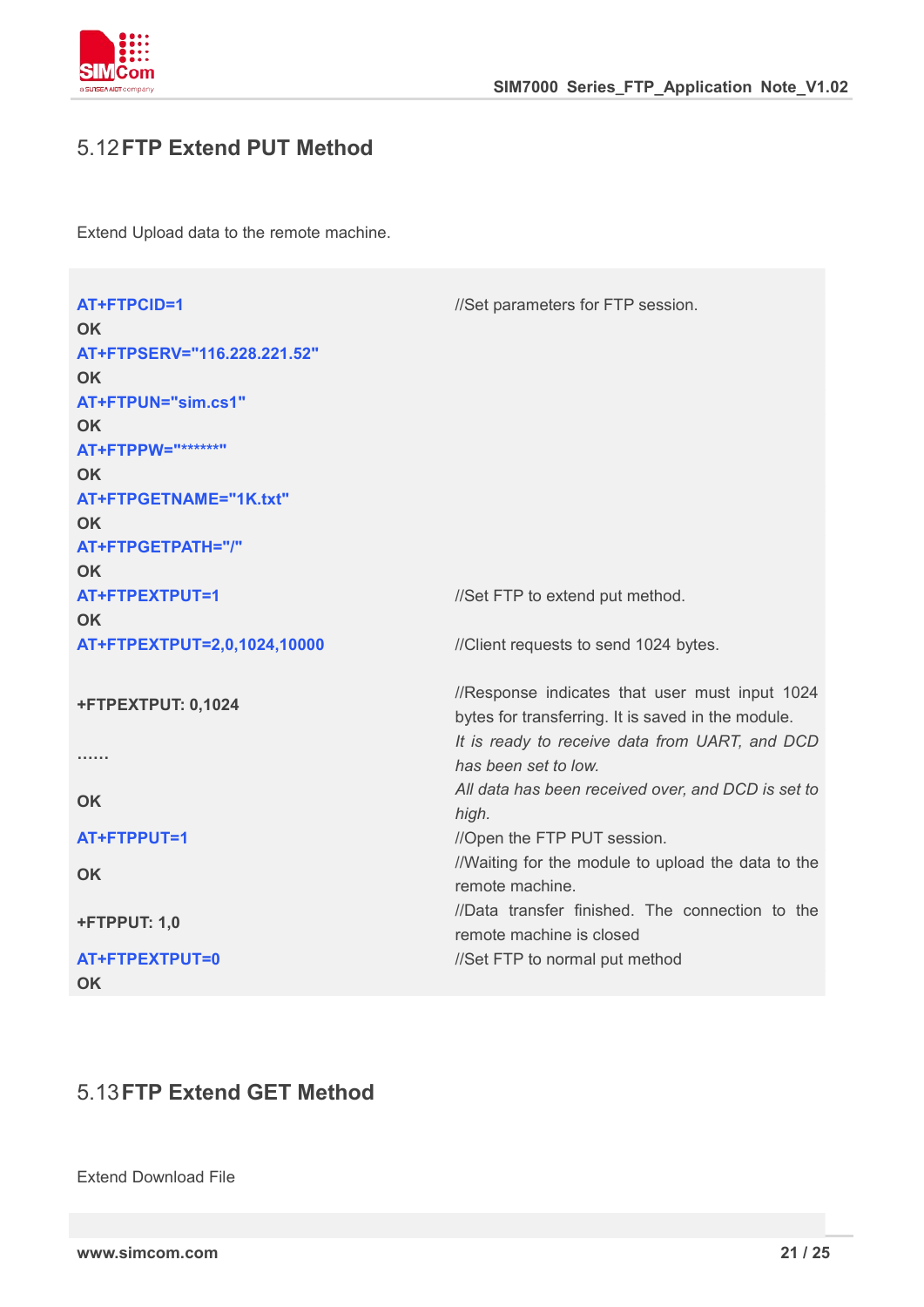

| AT+FTPCID=1<br><b>OK</b><br>AT+FTPSERV="116.228.221.52"<br><b>OK</b><br>AT+FTPUN="sim.cs1"<br><b>OK</b><br>AT+FTPPW="******"<br><b>OK</b><br>AT+FTPGETNAME="1K.txt"<br><b>OK</b><br>AT+FTPGETPATH="/" | //Set parameters for FTP session.                                                                |  |
|-------------------------------------------------------------------------------------------------------------------------------------------------------------------------------------------------------|--------------------------------------------------------------------------------------------------|--|
| <b>OK</b><br>AT+FTPEXTGET=1<br><b>OK</b>                                                                                                                                                              | //Open the FTP session.                                                                          |  |
| <b>AT+FTPEXTGET?</b><br><b>+FTPEXTGET: 1,64136</b><br><b>OK</b>                                                                                                                                       | //Query progress of FTP session<br>//FTP session running, 64136 bytes data has been<br>download. |  |
| +FTPEXTGET: 1,0                                                                                                                                                                                       | //File download succeed.<br>//Output receive data from position 0, length                        |  |
| AT+FTPEXTGET=3,0,174125<br><b>+FTPEXTGET: 3,174125</b>                                                                                                                                                | 174125                                                                                           |  |
| <b>OK</b><br>AT+FTPEXTGET=0<br><b>OK</b>                                                                                                                                                              | //Output data<br>//Finish output<br>//End FTPEXTGET.                                             |  |
|                                                                                                                                                                                                       |                                                                                                  |  |

#### 5.14**FTP ETPUT Method**

Load file in RAM from file system then upload with FTPPUT.

**www.simcom.com 22 / 25 AT+FTPCID=1** //Set parameters for FTP session. **OK AT+FTPSERV="116.228.221.52" OK AT+FTPUN="sim.cs1" OK AT+FTPPW="\*\*\*\*\*\*" OK AT+FTPGETNAME="test.txt"**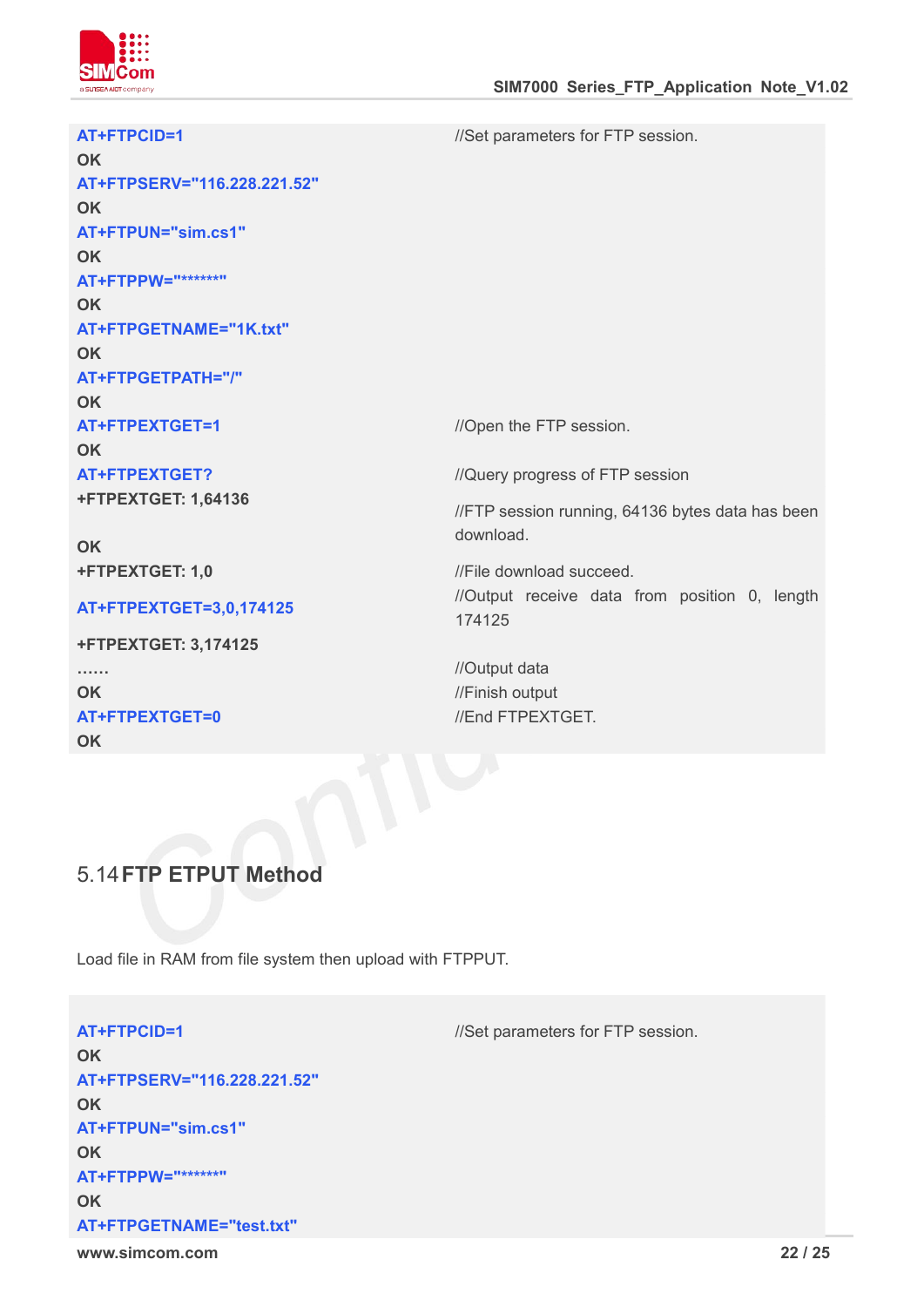

| OK                |                                                    |
|-------------------|----------------------------------------------------|
| AT+FTPGETPATH="/" |                                                    |
| <b>OK</b>         |                                                    |
| AT+FTPETPUT=1     | //Start FTP etput session                          |
| <b>OK</b>         |                                                    |
| +FTPETPUT: 1,1    | //FTP session is ready for uploading.              |
|                   | //Client requests to send data.                    |
| AT+FTPETPUT=2     | //Response indicates that user must input data for |
|                   | transferring now.                                  |
| <b>OK</b>         |                                                    |
| +FTPETPUT:2,1     | It is ready to receive data from UART, and DCD     |
| .                 | has been set to low.                               |
|                   | To notify the module that all data has been sent,  |
| <etx></etx>       | switch from data mode to command mode              |
|                   | All data has been received over, and DCD is set to |
| <b>OK</b>         | high.                                              |
|                   | //Data transfer finished. The connection to the    |
| +FTPETPUT:1,0     | remote machine is closed.                          |
|                   |                                                    |

# 5.15**FTP ETGET Method**

Download data from the remote machine.

| AT+FTPCID=1                             | //Set parameters for FTP session.                  |  |
|-----------------------------------------|----------------------------------------------------|--|
| <b>OK</b>                               |                                                    |  |
| AT+FTPSERV="116.228.221.52"             |                                                    |  |
| <b>OK</b>                               |                                                    |  |
| AT+FTPUN="sim.cs1"                      |                                                    |  |
| <b>OK</b>                               |                                                    |  |
| AT+FTPPW="******"                       |                                                    |  |
| <b>OK</b>                               |                                                    |  |
| AT+FTPGETNAME="test.txt"                |                                                    |  |
| <b>OK</b>                               |                                                    |  |
| AT+FTPGETPATH="/"                       |                                                    |  |
| <b>OK</b>                               |                                                    |  |
| AT+FTPETGET=1                           | //Start FTP etget session                          |  |
| <b>OK</b>                               |                                                    |  |
| +FTPETGET: 1,1                          | //Enter data transfer mode.                        |  |
| 012345678901234567890123456789012345678 | //Data transfer finished. The connection to the    |  |
| 9012345678901234                        | remote machine is closed.                          |  |
| <etx></etx>                             | To notify the user that all data transfer has been |  |
| www.simcom.com                          | 23/25                                              |  |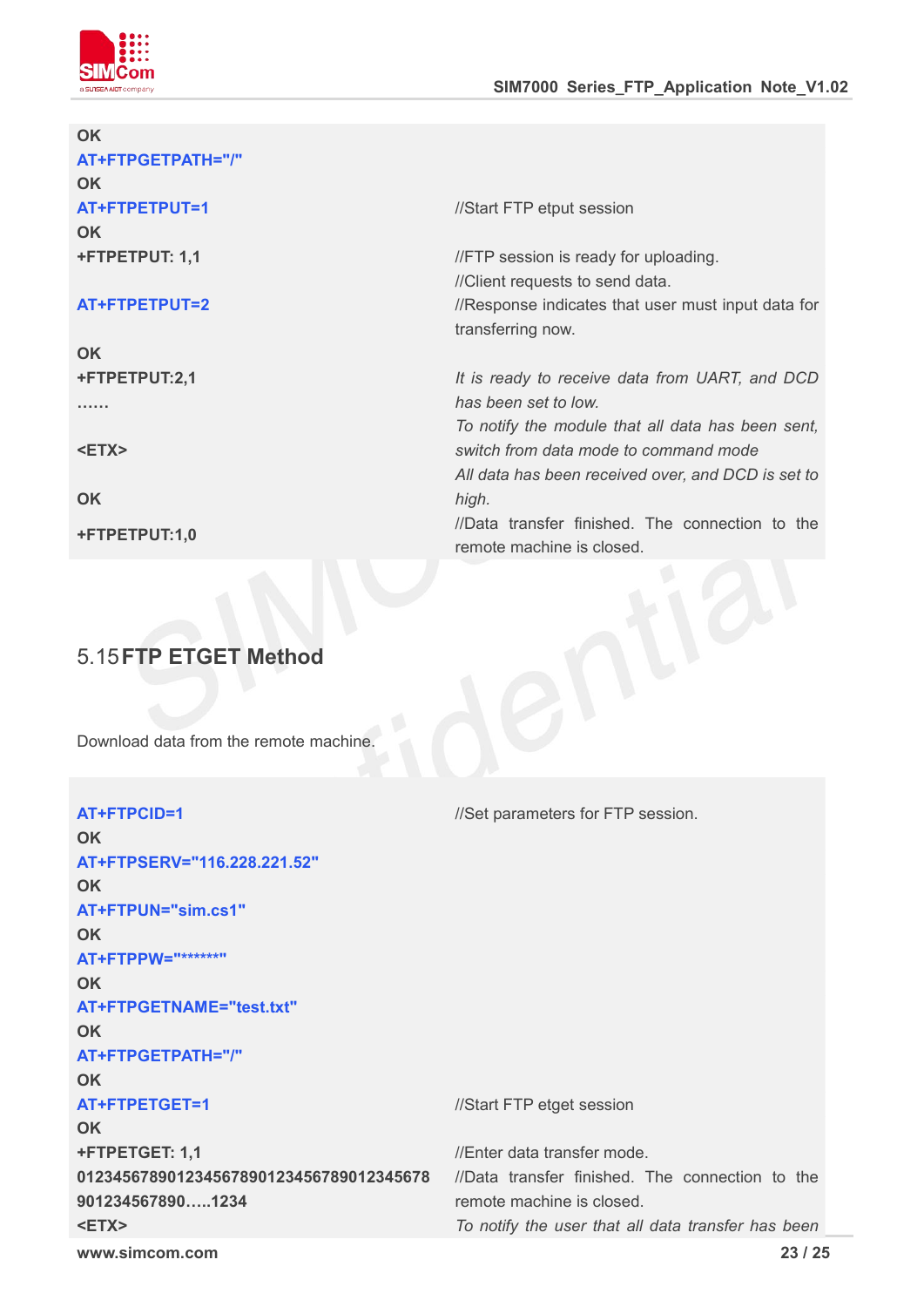

*finished, switch from data mode to command mode.*

#### **+FTPETGET:1,0**

#### 5.16**FTPQUIT Method**

Quit current FTP session

| AT+FTPCID=1<br><b>OK</b><br>AT+FTPSERV="116.228.221.52"<br><b>OK</b><br>AT+FTPUN="sim.cs1"<br><b>OK</b><br>AT+FTPPW="******"<br><b>OK</b><br>AT+FTPGETNAME="1K.txt"<br><b>OK</b><br>AT+FTPGETPATH="/" | //Set parameters for FTP session. |
|-------------------------------------------------------------------------------------------------------------------------------------------------------------------------------------------------------|-----------------------------------|
| <b>OK</b><br>AT+FTPGET=1                                                                                                                                                                              | //Open the FTP session.           |
| <b>OK</b>                                                                                                                                                                                             |                                   |
| <b>AT+FTPQUIT</b>                                                                                                                                                                                     | //Quit FTP session                |
| <b>OK</b>                                                                                                                                                                                             |                                   |
| <b>+FTPGET: 1,80</b>                                                                                                                                                                                  | //Manual quit FTP session         |

#### 5.17**FTP Rename Method**

Rename the specified file of remote machine.

**www.simcom.com 24 / 25 AT+FTPCID=1** //Set parameters for FTP session. **OK AT+FTPSERV="116.228.221.52" OK AT+FTPUN="sim.cs1" OK AT+FTPPW="\*\*\*\*\*\*" OK**